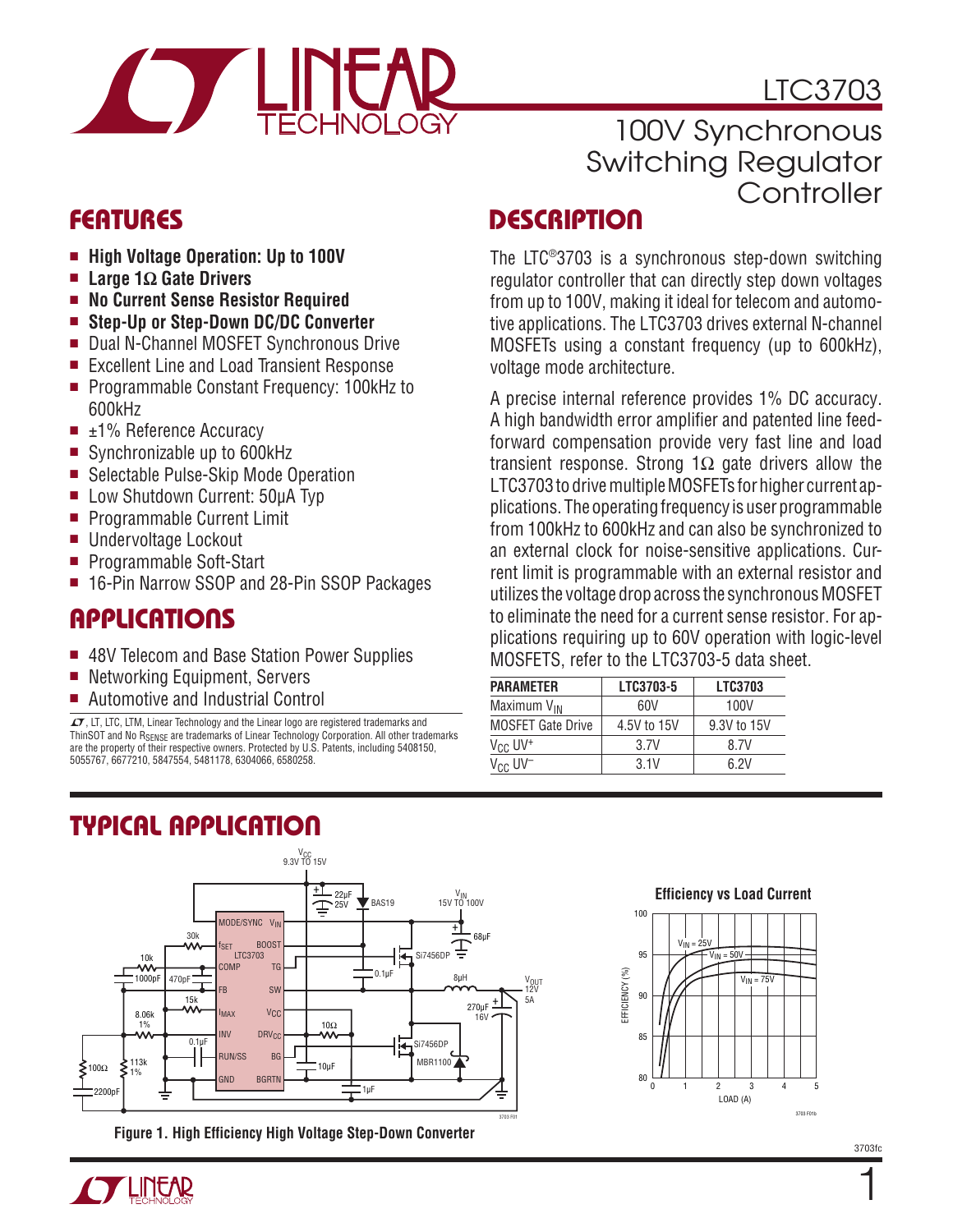### Absolute Maximum Ratings **(Note 1)**

Supply Voltages

| $(DRV_{CC} - BGRTN)$ , $(BOOST - SW)$ -0.3V to 15V |  |
|----------------------------------------------------|--|
|                                                    |  |
|                                                    |  |
|                                                    |  |
|                                                    |  |
|                                                    |  |
|                                                    |  |
|                                                    |  |
|                                                    |  |

| Operating Temperature Range (Note 2)        |  |
|---------------------------------------------|--|
|                                             |  |
|                                             |  |
| LTC3703H (Note 9) -40°C to 150°C            |  |
| Junction Temperature (Notes 3, 7)           |  |
|                                             |  |
|                                             |  |
|                                             |  |
| Lead Temperature (Soldering, 10 sec.) 300°C |  |

# Pin Configuration



# ORDER INFORMATION

| <b>LEAD FREE FINISH</b>  | <b>TAPE AND REEL</b> | <b>PART MARKING</b> | <b>PACKAGE DESCRIPTION</b>  | <b>TEMPERATURE RANGE</b>            |
|--------------------------|----------------------|---------------------|-----------------------------|-------------------------------------|
| LTC3703EGN#PBF           | LTC3703EGN#TRPBF     | 3703                | 16-Lead Narrow Plastic SSOP | $-40^{\circ}$ C to 85 $^{\circ}$ C  |
| LTC3703IGN#PBF           | LTC3703IGN#TRPBF     | 37031               | 16-Lead Narrow Plastic SSOP | $-40^{\circ}$ C to 125 $^{\circ}$ C |
| LTC3703HGN#PBF           | LTC3703HGN#TRPBF     | 3703H               | 16-Lead Narrow Plastic SSOP | $-40^{\circ}$ C to 150 $^{\circ}$ C |
| LTC3703EG#PBF            | LTC3703EG#TRPBF      | LTC3703EG           | 28-Lead Plastic SSOP        | $-40^{\circ}$ C to 85 $^{\circ}$ C  |
| <b>LEAD BASED FINISH</b> | <b>TAPE AND REEL</b> | <b>PART MARKING</b> | <b>PACKAGE DESCRIPTION</b>  | <b>TEMPERATURE RANGE</b>            |
| LTC3703EGN               | LTC3703EGN#TR        | 3703                | 16-Lead Narrow Plastic SSOP | $-40^{\circ}$ C to 85 $^{\circ}$ C  |
| LTC3703IGN               | LTC3703IGN#TR        | 37031               | 16-Lead Narrow Plastic SSOP | $-40^{\circ}$ C to 125 $^{\circ}$ C |
| LTC3703HGN               | LTC3703HGN#TR        | 3703H               | 16-Lead Narrow Plastic SSOP | $-40^{\circ}$ C to 150 $^{\circ}$ C |
| LTC3703EG                | LTC3703EG#TR         | LTC3703EG           | 28-Lead Plastic SSOP        | $-40^{\circ}$ C to 85 $^{\circ}$ C  |

Consult LTC Marketing for parts specified with wider operating temperature ranges.

For more information on lead free part marking, go to: http://www.linear.com/leadfree/

For more information on tape and reel specifications, go to: http://www.linear.com/tapeandreel/

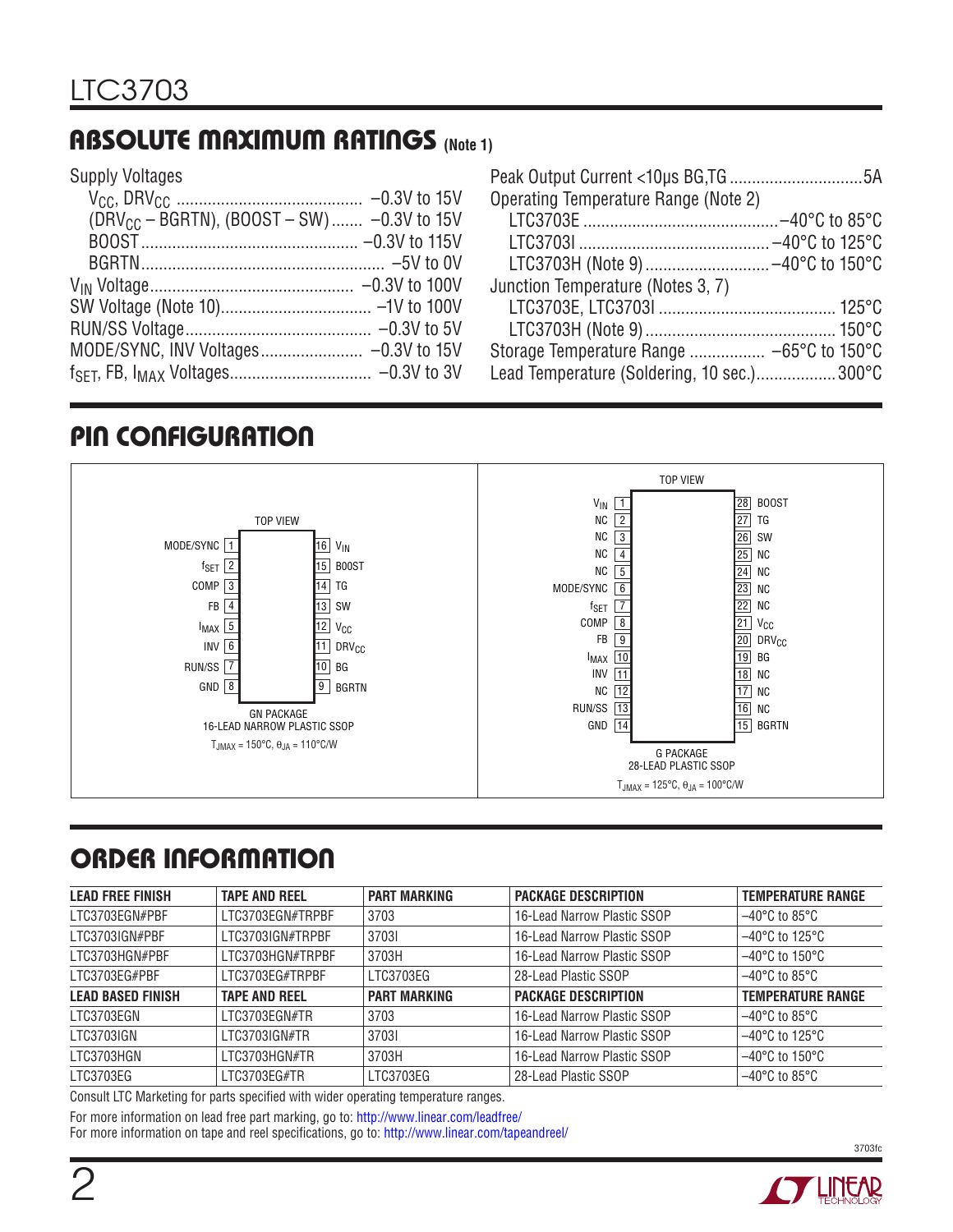### **ELECTRICAL CHARACTERISTICS** The  $\bullet$  denotes the specifications which apply over the full operating

temperature range, otherwise specifications are at T<sub>A</sub> = 25°C. V<sub>CC</sub> = DRV<sub>CC</sub> = V<sub>BOOST</sub> = V<sub>IN</sub> = 10V, V<sub>MODE/SYNC</sub> = V<sub>INV</sub> = V<sub>SW</sub> = BGRTN = 0V, RUN/SS = I<sub>MAX</sub> = open, R<sub>SET</sub> = 25k, unless otherwise specified.

| <b>SYMBOL</b>                       | <b>PARAMETER</b>                                   | <b>CONDITIONS</b>                                                   |           | <b>MIN</b>     | <b>TYP</b>              | <b>MAX</b>      | <b>UNITS</b>   |
|-------------------------------------|----------------------------------------------------|---------------------------------------------------------------------|-----------|----------------|-------------------------|-----------------|----------------|
| V <sub>CC</sub> , DRV <sub>CC</sub> | V <sub>CC</sub> , DRV <sub>CC</sub> Supply Voltage |                                                                     |           | 9.3            |                         | 15              | $\vee$         |
| $V_{IN}$                            | V <sub>IN</sub> Pin Voltage                        |                                                                     |           |                |                         | 100             | $\vee$         |
| Icc                                 | V <sub>CC</sub> Supply Current                     | $V_{FB} = 0V$<br>$RUN/SS = 0V$                                      |           |                | 1.7<br>50               | 2.5             | mA<br>μA       |
| IDRVCC                              | DRV <sub>CC</sub> Supply Current                   | (Note 5)<br>$\angle$ RUN/SS = 0V                                    |           |                | 0<br>0                  | 5<br>5          | μA<br>μA       |
| <b>BOOST</b>                        | <b>BOOST Supply Current</b>                        | (Note 5) $T_J \le 125^{\circ}C$<br>$T_J > 125$ °C<br>$RUN/SS = 0V$  | $\bullet$ |                | 360<br>360<br>0         | 500<br>800<br>5 | μA<br>μA<br>μA |
| <b>Main Control Loop</b>            |                                                    |                                                                     |           |                |                         |                 |                |
| <b>V<sub>FB</sub></b>               | Feedback Voltage                                   | (Note 4)                                                            |           | 0.792<br>0.788 | 0.800                   | 0.808<br>0.812  | V<br>V         |
| $\Delta V_{FB(LINE)}$               | Feedback Voltage Line Regulation                   | $9V < V_{CC} < 15V$ (Note 4)                                        | $\bullet$ |                | 0.007                   | 0.05            | $\%N$          |
| $\Delta V_{FB(LOAD)}$               | Feedback Voltage Load Regulation                   | $1V < V_{COMP} < 2V$ (Note 4)                                       | $\bullet$ |                | 0.01                    | 0.1             | $\%$           |
| V <sub>MODE/SYNC</sub>              | MODE/SYNC Threshold                                | MODE/SYNC Rising                                                    |           | 0.75           | 0.81                    | 0.87            | $\vee$         |
| $\Delta V_{MODE/SYNC}$              | MODE/SYNC Hysteresis                               |                                                                     |           |                | 20                      |                 | mV             |
| MODE/SYNC                           | <b>MODE/SYNC Current</b>                           | $0 \leq V_{MODE/SYNC} \leq 15V$                                     |           |                | 0                       | 1               | μA             |
| VINV                                | <b>Invert Threshold</b>                            |                                                                     |           | 1              | 1.5                     | 2               | $\vee$         |
| <b>I<sub>INV</sub></b>              | <b>Invert Current</b>                              | $0 \leq V_{\text{INV}} \leq 15V$                                    |           |                | $\mathbf{0}$            | $\mathbf{1}$    | μA             |
| <b>I<sub>VIN</sub></b>              | V <sub>IN</sub> Sense Input Current                | $V_{IN}$ = 100V<br>$\overline{RUN}$ /SS = 0V, V <sub>IN</sub> = 10V |           |                | 100<br>0                | 140<br>1        | μA<br>μA       |
| <b>I</b> <sub>MAX</sub>             | I <sub>MAX</sub> Source Current                    | $V_{IMAX} = 0V$                                                     |           | 10.5           | 12                      | 13.5            | μA             |
| $V_{OS(IMAX)}$                      | V <sub>IMAX</sub> Offset Voltage                   | $ V_{SW}  - V_{IMAX}$ at $I_{RUN/SS} = 0 \mu A$<br>H Grade          |           | $-25$<br>$-25$ | 10<br>10                | 55<br>65        | mV<br>mV       |
| V <sub>RUN/SS</sub>                 | Shutdown Threshold                                 |                                                                     |           | 0.7            | 0.9                     | 1.2             | $\vee$         |
| <i><b>RUN/SS</b></i>                | <b>RUN/SS Source Current</b>                       | $RUN/SS = OV$                                                       |           | 2.5            | 4                       | 5.5             | μA             |
|                                     | Maximum RUN/SS Sink Current                        | $ V_{SW}  - V_{IMAX} \ge 200$ mV, $V_{RUN/SS} = 3V$                 |           | 9              | 17                      | 25              | μA             |
| $V_{UV}$                            | Undervoltage Lockout                               | V <sub>CC</sub> Rising<br>V <sub>CC</sub> Falling                   | $\bullet$ | 8.0<br>5.7     | 8.7<br>6.2              | 9.3<br>6.8      | $\vee$<br>V    |
| <b>Oscillator</b>                   |                                                    |                                                                     |           |                |                         |                 |                |
| $f_{\rm OSC}$                       | <b>Oscillator Frequency</b>                        | $R_{\text{SET}} = 25k$                                              |           | 270            | 300                     | 330             | kHz            |
| fsync                               | External Sync Frequency Range                      |                                                                     |           | 100            |                         | 600             | kHz            |
| $t_{ON(MIN)}$                       | Minimum On-Time                                    |                                                                     |           |                | 200                     |                 | ns             |
| <b>DC<sub>MAX</sub></b>             | Maximum Duty Cycle                                 | $f < 200$ kHz                                                       |           | 89             | 93                      | 96              | $\%$           |
| <b>Driver</b>                       |                                                    |                                                                     |           |                |                         |                 |                |
| BG(PEAK)                            | <b>BG Driver Peak Source Current</b>               |                                                                     |           | 1.5            | 2                       |                 | Α              |
| $R_{BG(SINK)}$                      | BG Driver Pull-Down R <sub>DS(ON)</sub>            | (Note 8)                                                            |           |                | 1                       | 1.5             | $\Omega$       |
| TG(PEAK)                            | TG Driver Peak Source Current                      |                                                                     |           | 1.5            | $\overline{\mathbf{2}}$ |                 | Α              |
| $R_{TG(SINK)}$                      | TG Driver Pull-Down R <sub>DS(ON)</sub>            | (Note 8)                                                            |           |                | 1                       | 1.5             | $\Omega$       |
| <b>Feedback Amplifier</b>           |                                                    |                                                                     |           |                |                         |                 |                |
| A <sub>VOL</sub>                    | Op Amp DC Open Loop Gain                           | (Note 4)                                                            |           | 74             | 85                      |                 | dB             |
| $f_{\mathsf{U}}$                    | Op Amp Unity Gain Crossover Frequency              | (Note 6)                                                            |           |                | 25                      |                 | MHz            |
| <b>IFB</b>                          | FB Input Current                                   | $0 \leq V_{FB} \leq 3V$                                             |           |                | 0                       | 1               | μA             |
| <b>ICOMP</b>                        | <b>COMP Sink/Source Current</b>                    |                                                                     |           | ±5             | ±10                     |                 | mA             |



3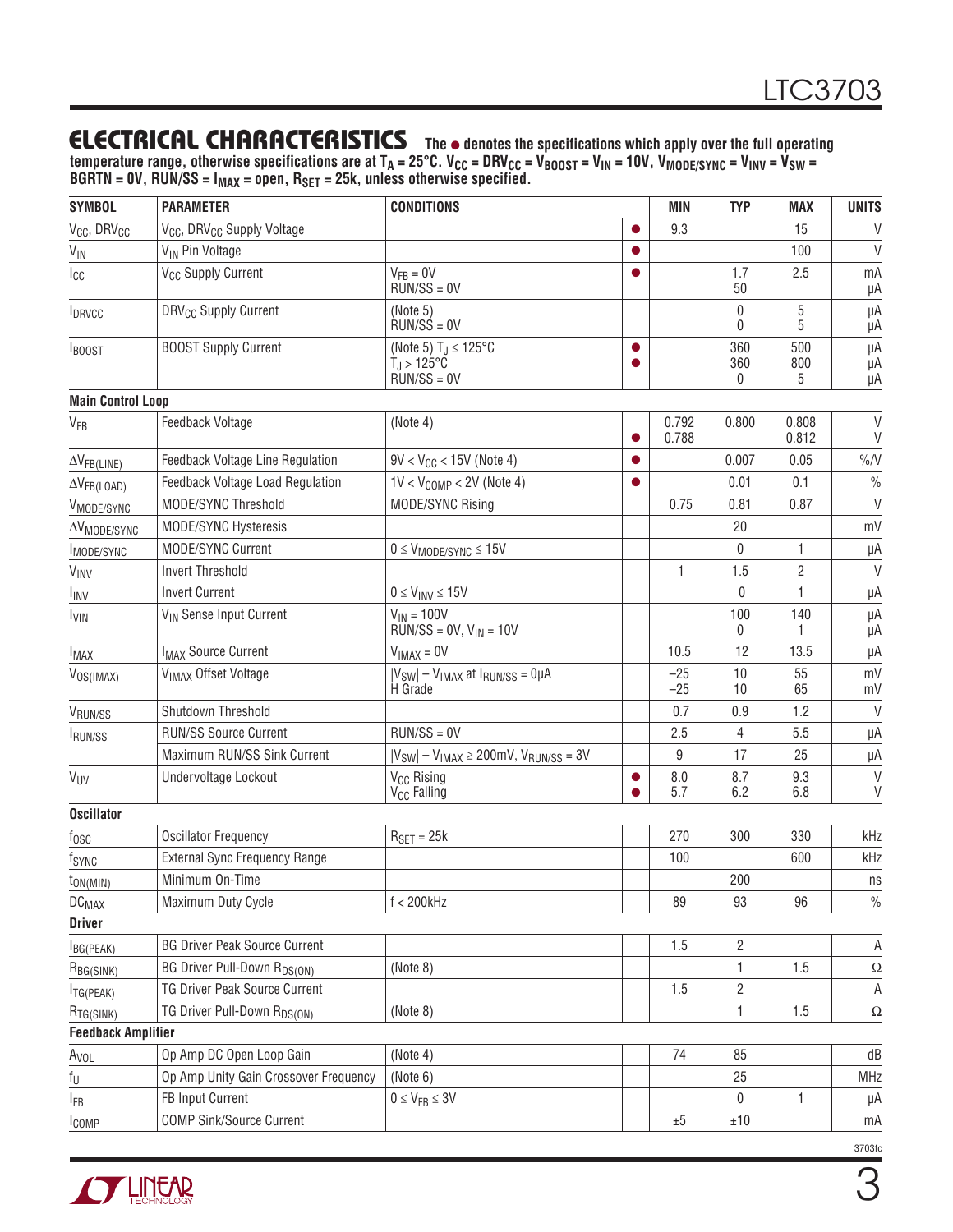# Electrical Characteristics

**Note 1:** Stresses beyond those listed under Absolute Maximum Ratings may cause permanent damage to the device. Exposure to any Absolute Maximum Rating condition for extended periods may affect device reliability and lifetime.

**Note 2:** The LTC3703E is guaranteed to meet performance specifications from 0°C to 85°C. Specifications over the –40°C to 85°C operating temperature range are assured by design, characterization and correlation with statistical process controls. The LTC3703I is guaranteed over the full –40°C to 125°C operating junction temperature range. The LTC3703H is guaranteed over the full –40°C to 150°C operating junction temperature range.

**Note 3:**  $T_{\text{J}}$  is calculated from the ambient temperature  $T_A$  and power dissipation  $P_D$  according to the following formula:

LTC3703:  $T_{\rm J} = T_{\rm A} + (P_{\rm D} \cdot 100 \, \degree \text{C/W})$  G Package

**Note 4:** The LTC3703 is tested in a feedback loop that servos V<sub>FB</sub> to the reference voltage with the COMP pin forced to a voltage between 1V and 2V. **Note 5:** The dynamic input supply current is higher due to the power MOSFET gate charge being delivered at the switching frequency ( $Q_G \cdot f_{OSC}$ ). **Note 6:** Guaranteed by design. Not subject to test.

**Note 7:** This IC includes overtemperature protection that is intended to protect the device during momentary overload conditions. Junction temperature will exceed 125°C when overtemperature protection is active. Continuous operation above the specified maximum operating junction temperature may impair device reliability.

**Note 8:** R<sub>DS(ON)</sub> guaranteed by correlation to wafer level measurement.

**Note 9:** High junction temperatures degrade operating lifetimes. Operating lifetime at junction temperatures greater than 125°C is derated to 1000 hours.

**Note 10:** Transient voltages (such as due to inductive ringing) are allowed beyond this range provided that the voltage does not exceed 10V below ground and duration does not exceed 20ns per switching cycle.

### **TYPICAL PERFORMANCE CHARACTERISTICS** T<sub>A</sub> = 25°C unless otherwise noted.





4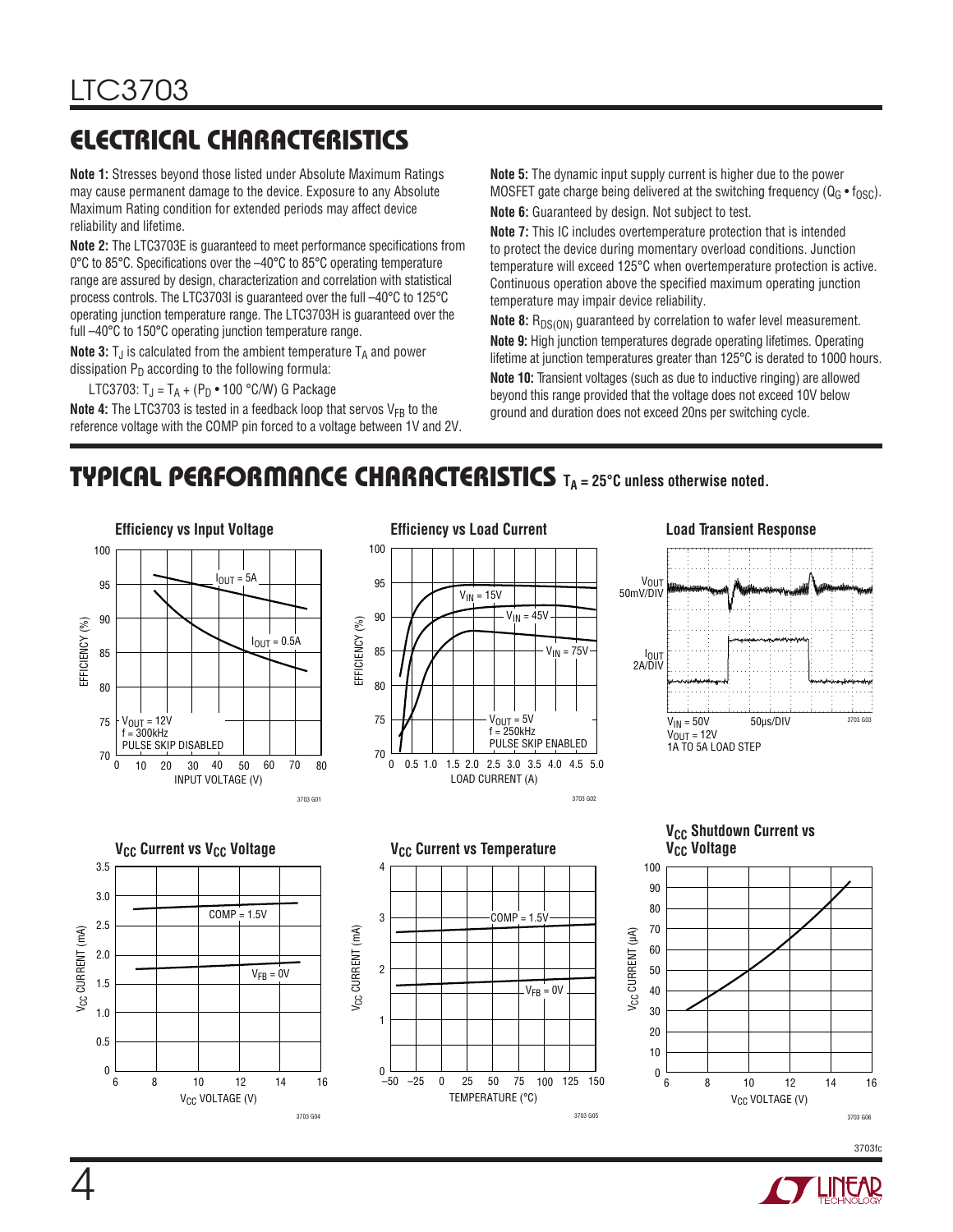### Typical Performance Characteristics



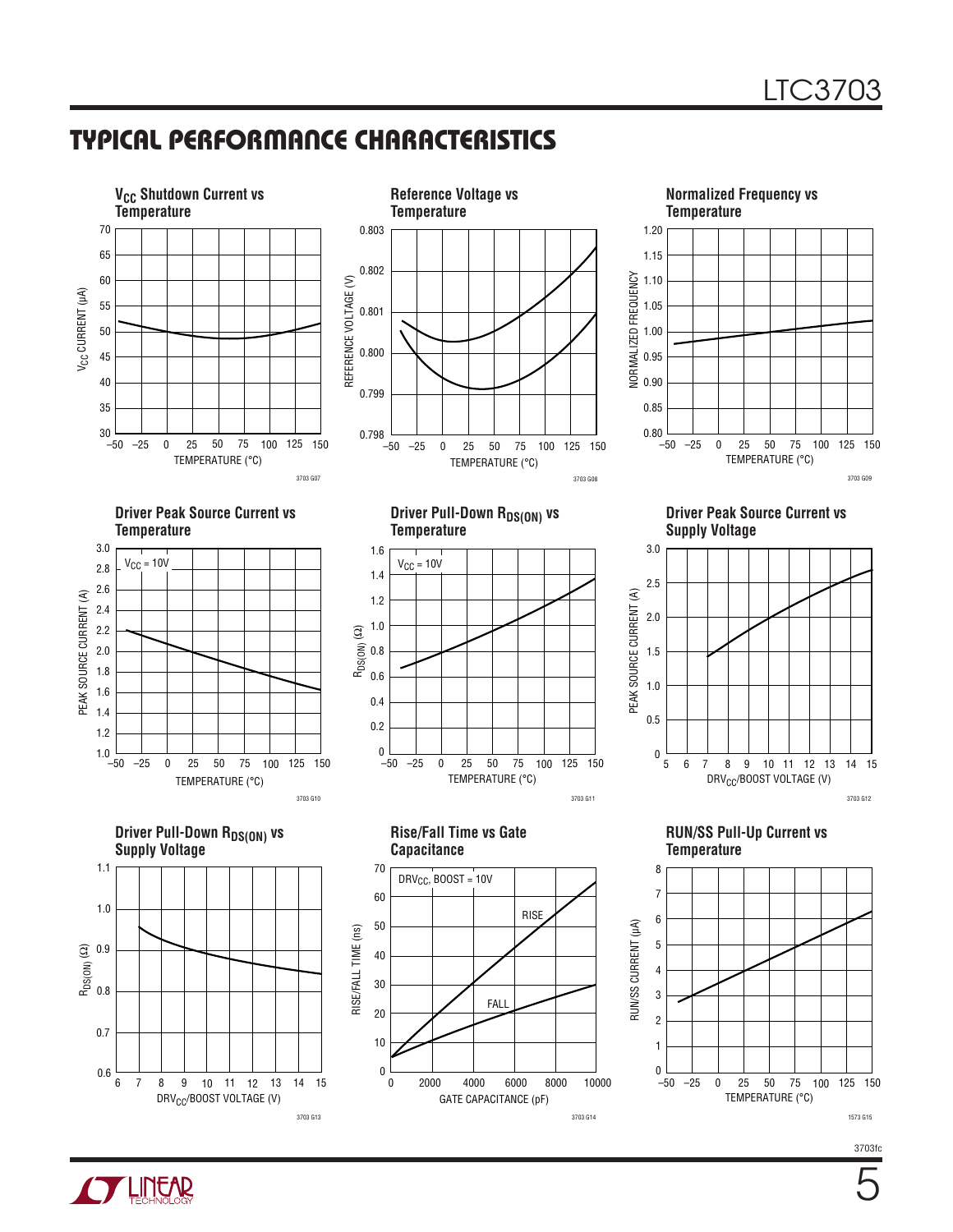# Typical Performance Characteristics



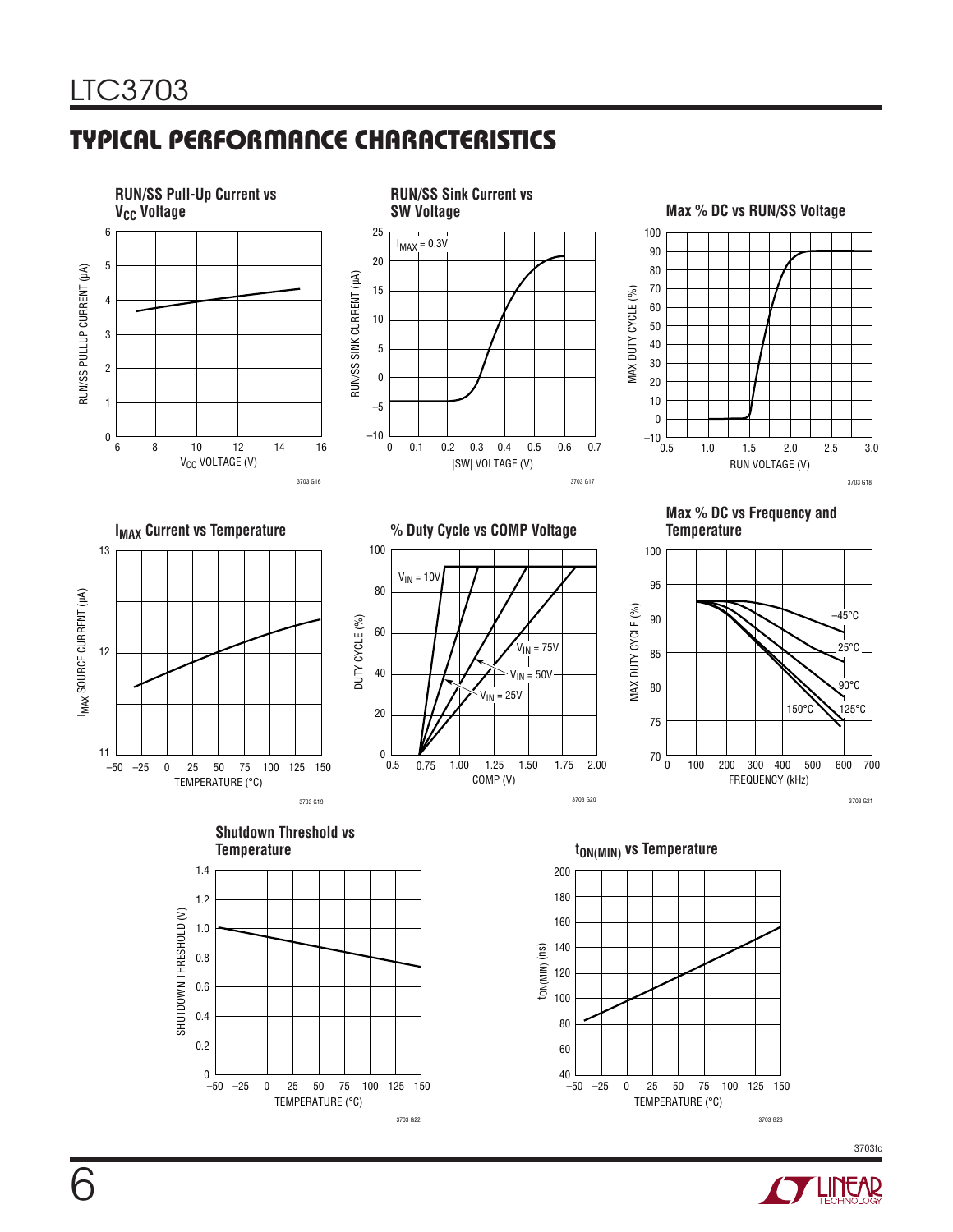### PIN FUNCTIONS **(GN16/G28)**

**MODE/SYNC (Pin 1/Pin 6):** Pulse-Skip Mode Enable/Sync Pin. This multifunction pin provides pulse-skip mode enable/disable control and an external clock input for synchronization of the internal oscillator. Pulling this pin below 0.8V or to an external logic-level synchronization signal disables pulse-skip mode operation and forces continuous operation. Pulling the pin above 0.8V enables pulse-skip mode operation. This pin can also be connected to a feedback resistor divider from a secondary winding on the inductor to regulate a second output voltage.

f<sub>SET</sub> (Pin 2/Pin 7): Frequency Set. A resistor connected to this pin sets the free running frequency of the internal oscillator. SeeApplications Informationsectionforresistor value selection details.

**COMP (Pin 3/Pin 8):** Loop Compensation. This pin is connected directly to the output of the internal error amplifier. An RC network is used at the COMP pin to compensate the feedback loop for optimal transient response.

**FB (Pin 4/Pin 9):** Feedback Input. Connect FB through a resistor divider network to  $V_{\text{OUT}}$  to set the output voltage. Also connect the loop compensation network from COMP to FB.

**I<sub>MAX</sub> (Pin 5/Pin 10):** Current Limit Set. The I<sub>MAX</sub> pin sets the current limit comparator threshold. If the voltage drop across the bottom MOSFET exceeds the magnitude of the voltage at  $I_{MAX}$ , the controller goes into current limit. The  $I_{MAX}$  pin has an internal 12 $\mu$ A current source, allowing the current threshold to be set with a single external resistor to ground. See the Current Limit Programming section for more information on choosing R<sub>IMAY</sub>.

**INV (Pin 6/Pin 11):** Top/Bottom Gate Invert. Pulling this pin above 2V sets the controller to operate in step-up (boost) mode with the TG output driving the synchronous MOSFET and the BG output driving the main switch. Below 1V, the controller will operate in step-down (buck) mode.

**RUN/SS (Pin 7/Pin 13):** Run/Soft-Start. Pulling RUN/SS below 0.9V will shut down the LTC3703, turn off both of the external MOSFET switches and reduce the quiescent supply current to 50µA. A capacitor from RUN/SS to ground will control the turn-on time and rate of rise of the output voltage at power-up. An internal 4µA current source pull-up at the RUN/SS pin sets the turn-on time at approximately 750ms/µF.

**GND (Pin 8/Pin 14):** Ground Pin.

**BGRTN (Pin 9/Pin 15):** Bottom Gate Return. This pin connects to the source of the pull-down MOSFET in the BG driver and is normally connected to ground. Connecting a negative supply to this pin allows the synchronous MOSFET's gate to be pulled below ground to help prevent false turn-on during high dV/dt transitions on the SW node. See the Applications Information section for more details.

**BG (Pin 10/Pin 19):** Bottom Gate Drive. The BG pin drives the gate of the bottom N-channel synchronous switch MOSFET. This pin swings from BGRTN to DRV $_{\text{CC}}$ .

**DRV<sub>CC</sub>** (Pin 11/Pin 20): Driver Power Supply Pin. DRV<sub>CC</sub> provides power to the BG output driver. This pin should be connected to a voltage high enough to fully turn on the external MOSFETs, normally 10V to 15V for standard threshold MOSFETs. DRV $_{\text{CC}}$  should be bypassed to BGRTN with a 10µF, low ESR (X5R or better) ceramic capacitor.

**V<sub>CC</sub>** (Pin 12/Pin 21): Main Supply Pin. All internal circuits except the output drivers are powered from this pin.  $V_{CC}$ should be connected to a low noise power supply voltage between 9V and 15V and should be bypassed to GND (Pin 8) with at least a 0.1µF capacitor in close proximity to the LTC3703.

**SW (Pin 13/Pin 26):** Switch Node Connection to Inductor and Bootstrap Capacitor. Voltage swing at this pin is from a Schottky diode (external) voltage drop below ground to  $V_{IN}$ .

**TG (Pin 14/Pin 27):** Top Gate Drive. The TG pin drives the gate of the top N-channel synchronous switch MOSFET. The TG driver draws power from the BOOST pin and returns to the SW pin, providing true floating drive to the top MOSFET.

**BOOST (Pin 15/Pin 28):** Top Gate Driver Supply. The BOOST pin supplies power to the floating TG driver. The BOOST pin should be bypassed to SW with a low ESR (X5R or better) 0.1µF ceramic capacitor. An additional fast recovery Schottky diode from DRV<sub>CC</sub> to BOOST will create a complete floating charge-pumped supply at BOOST.

**VIN (Pin 16/Pin 1):** Input Voltage Sense Pin. This pin is connected to the high voltage input of the regulator and is used by the internal feedforward compensation circuitry to improve line regulation. **This is not a supply pin.**



7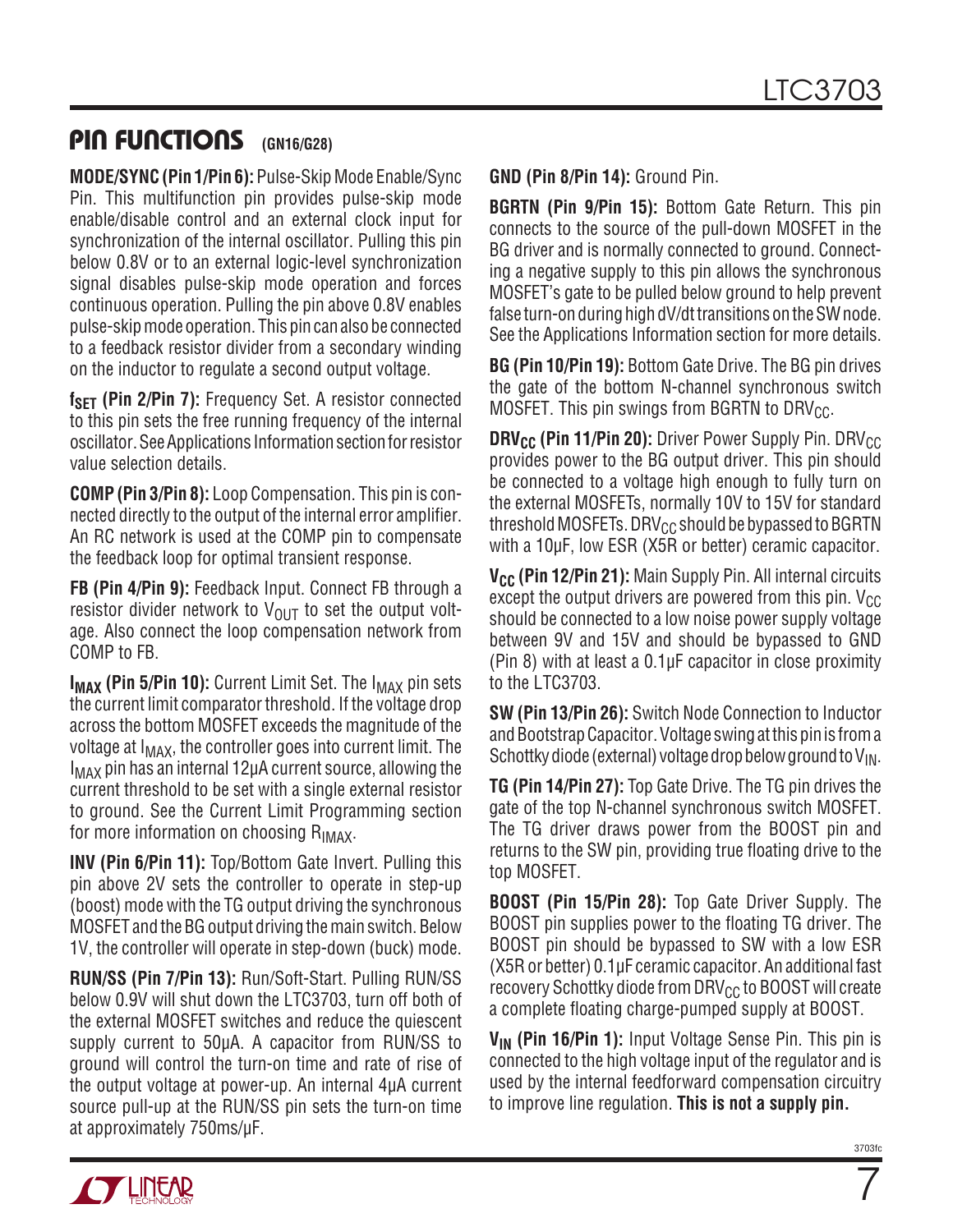# Functional Diagram



### **OPERATION** (Refer to Functional Diagram)

The LTC3703 is a constant frequency, voltage mode controller for DC/DC step-down converters. It is designed to be used in a synchronous switching architecture with two external N-channel MOSFETs. Its high operating voltage capability allows it to directly step down input voltages up to 100V without the need for a step-down transformer. For circuit operation, please refer to the Functional Diagram

of the IC and Figure 1. The LTC3703 uses voltage mode control in which the duty ratio is controlled directly by the error amplifier output and thus requires no current sense resistor. The  $V_{FB}$  pin receives the output voltage feedback and is compared to the internal 0.8V reference by the error amplifier, which outputs an error signal at the COMP pin. When the load current increases, it causes a

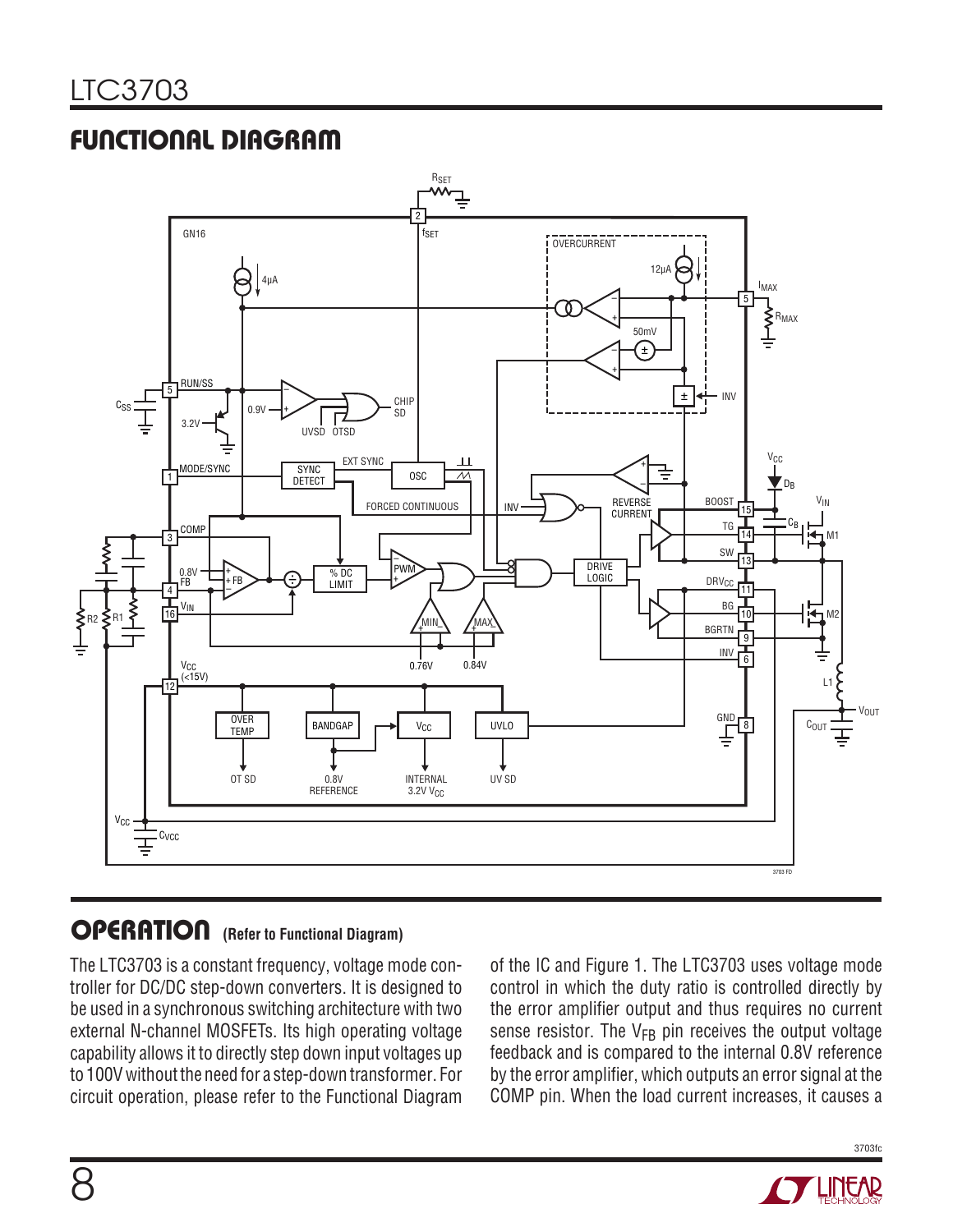drop in the feedback voltage relative to the reference. The COMP voltage then rises, increasing the duty ratio until the output feedback voltage again matches the reference voltage. In normal operation, the top MOSFET is turned on when the RS latch is set by the on-chip oscillator and is turned off when the PWM comparator trips and resets the latch. The PWM comparator trips at the proper duty ratio by comparing the error amplifier output (after being "compensated" by the line feedforward multiplier) to a sawtooth waveform generated by the oscillator. When the top MOSFET is turned off, the bottom MOSFET is turned on until the next cycle begins or, if pulse-skip mode operation is enabled, until the inductor current reverses as determined by the reverse current comparator. MAX and MIN comparators ensure that the output never exceed  $\pm 5\%$  of nominal value by monitoring V<sub>FB</sub> and forcing the output back into regulation quickly by either keeping the top MOSFET off or forcing maximum duty cycle. The operation of its other features—fast transient response, outstanding line regulation, strong gate drivers, short-circuit protection and shutdown/soft-start—are described below.

#### **Fast Transient Response**

The LTC3703 uses a fast 25MHz op amp as an error amplifier. This allows the compensation network to be optimized for better load transient response. The high bandwidth of the amplifier, along with high switching frequencies and low value inductors, allow very high loop crossover frequencies. The 800mV internal reference allows regulated output voltages as low as 800mV without external level shifting amplifiers.

#### **Line Feedforward Compensation**

The LTC3703 achieves outstanding line transient response using a patented feedforward correction scheme. With this circuit the duty cycle is adjusted instantaneously to changes in input voltage, thereby avoiding unacceptable overshoot or undershoot. It has the added advantage of making the DC loop gain independent of input voltage. Figure 2 shows how large transient steps at the input have little effect on the output voltage.



### **Strong Gate Drivers**

TheLTC3703contains very lowimpedancedrivers capable of supplying amps of current to slew large MOSFET gates quickly. This minimizes transition losses and allows paralleling MOSFETs for higher current applications. A 100V floating high side driver drives the topside MOSFET and a low side driver drives the bottom side MOSFET (see Figure 3). They can be powered from either a separate DC supply or a voltage derived from the input or output voltage (see MOSFET Driver Supplies section). The bottom side driver is supplied directly from the DRV $_{\text{CC}}$  pin. The top MOSFET drivers are biased from floating bootstrap capacitor,  $C_B$ , which normally is recharged during each off cycle through an external diode from  $DRV_{CC}$  when the top MOSFET turns off. In pulse-skip mode operation, where it is possible that the bottom MOSFET will be off for an extended period of time, an internal counter guarantees that the bottom MOSFET is turned on at least once every 10 cycles for 10% of the period to refresh the bootstrap capacitor. An undervoltage lockout keeps the LTC3703 shut down unless this voltage is above 8.7V.

The bottom driver has an additional feature that helps minimize the possibility of external MOSFET shoot-through. When the top MOSFET turns on, the switch node dV/dt pulls up the bottom MOSFET's internal gate through the Miller capacitance, even when the bottom driver is holding the gate terminal at ground. If the gate is pulled up high enough, shoot-through between the topside and bottom



9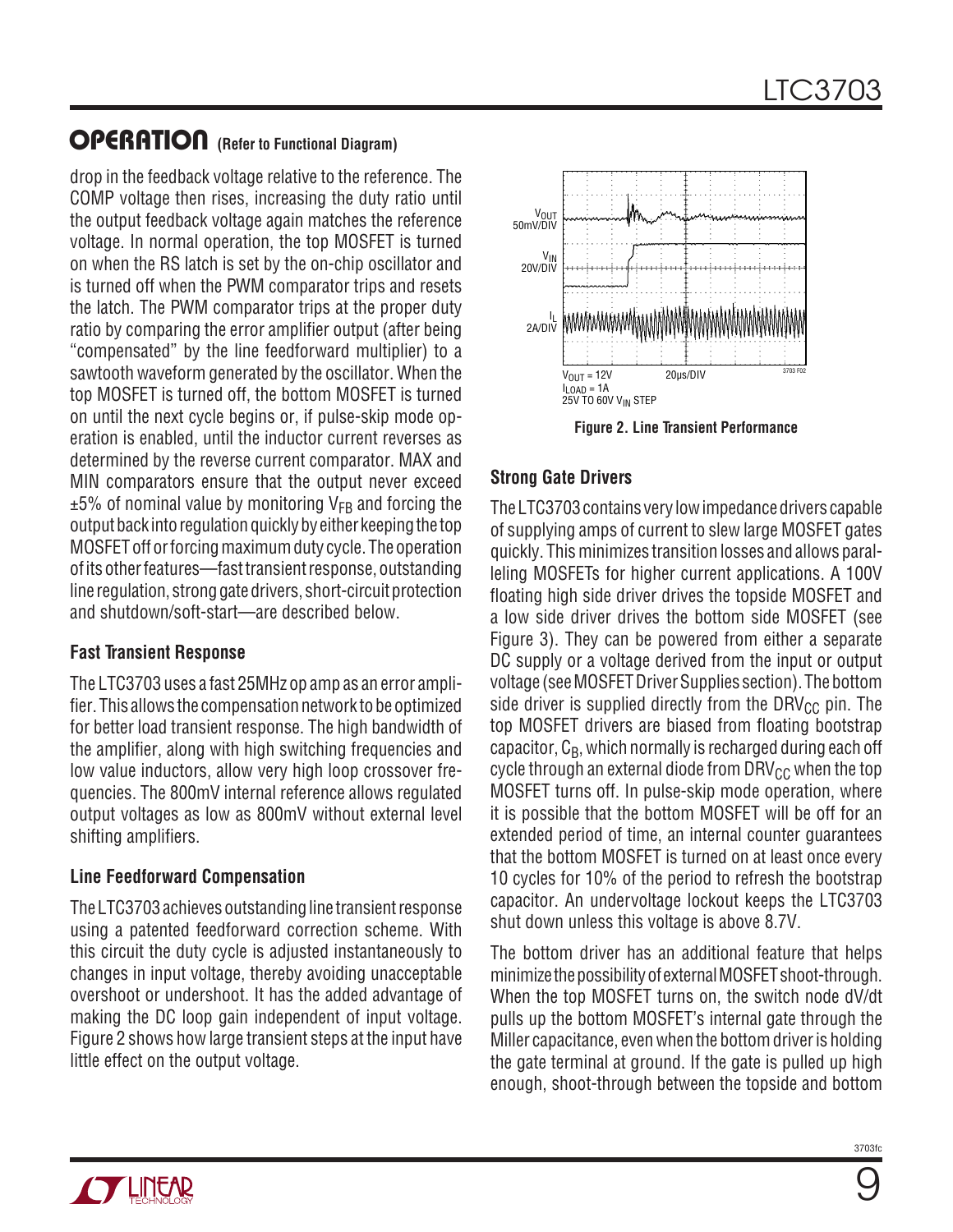side MOSFETs can occur. To prevent this from occurring, the bottom driver return is brought out as a separate pin (BGRTN) so that a negative supply can be used to reduce the effect of the Miller pull-up. For example, if a –2V supply is used on BGRTN, the switch node dV/dt could pull the gate up 2V before the  $V_{GS}$  of the bottom MOSFET has more than 0V across it.



**Figure 3. Floating TG Driver Supply and Negative BG Return**

#### **Constant Frequency**

The internal oscillator can be programmed with an external resistor connected from  $f_{\text{SFT}}$  to ground to run between 100kHz and 600kHz, thereby optimizing component size, efficiency, and noise for the specific application. The internal oscillator can also be synchronized to an external clock applied to the MODE/SYNC pin and can lock to a frequency in the 100kHz to 600kHz range. When locked to an external clock, pulse-skipmodeoperationis automaticallydisabled. Constant frequency operation brings with it a number of benefits: inductor and capacitor values can be chosen for a precise operating frequency and the feedback loop can be similarly tightly specified. Noise generated by the circuit will always be at known frequencies. Subharmonic oscillation and slope compensation, common headaches with constant frequency current mode switchers, are absent in voltage mode designs like the LTC3703.

### **Shutdown/Soft-Start**

The main control loop is shut down by pulling RUN/SS pin low. Releasing RUN/SS allows an internal 4µA current source to charge the soft-start capacitor,  $C_{SS}$ . When  $C_{SS}$ reaches 0.9V, the main control loop is enabled with the duty cycle control set to  $0\%$ . As  $C_{SS}$  continues to charge, the duty cycle is gradually increased, allowing the output voltage to rise. This soft-start scheme smoothly ramps the output voltage to its regulated value with no overshoot. The RUN/SS voltage will continue ramping until it reaches an internal 4V clamp. Then the MIN feedback comparator is enabled and the LTC3703 is in full operation. When the RUN/SS is low, the supply current is reduced to 50µA.



**Figure 4. Soft-Start Operation in Start-Up and Current Limit**

### **Current Limit**

The LTC3703 includes an onboard current limit circuit that limits the maximum output current to a user-programmed level. It works by sensing the voltage drop across the bottom MOSFET and comparing that voltage to a userprogrammed voltage at the  $I_{MAX}$  pin. Since the bottom MOSFET looks like a low value resistor during its on-time, the voltage drop across it is proportional to the current flowing in it. In a buck converter, the average current in the inductor is equal to the output current. This current also flows through the bottom MOSFET during its on-time. Thus by watching the drain-to-source voltage when the bottom MOSFET is on, the LTC3703 can monitor the output current. The LTC3703 senses this voltage and inverts it to allow it to compare the sensed voltage (which becomes more negative as peak current increases) with a positive voltage at the  $I_{MAX}$  pin. The  $I_{MAX}$  pin includes a 12µA pull-up, enabling the user to set the voltage at  $I_{MAX}$  with a single resistor  $(R<sub>IMAX</sub>)$  to ground. See the Current Limit Programming section for R<sub>IMAX</sub> selection.

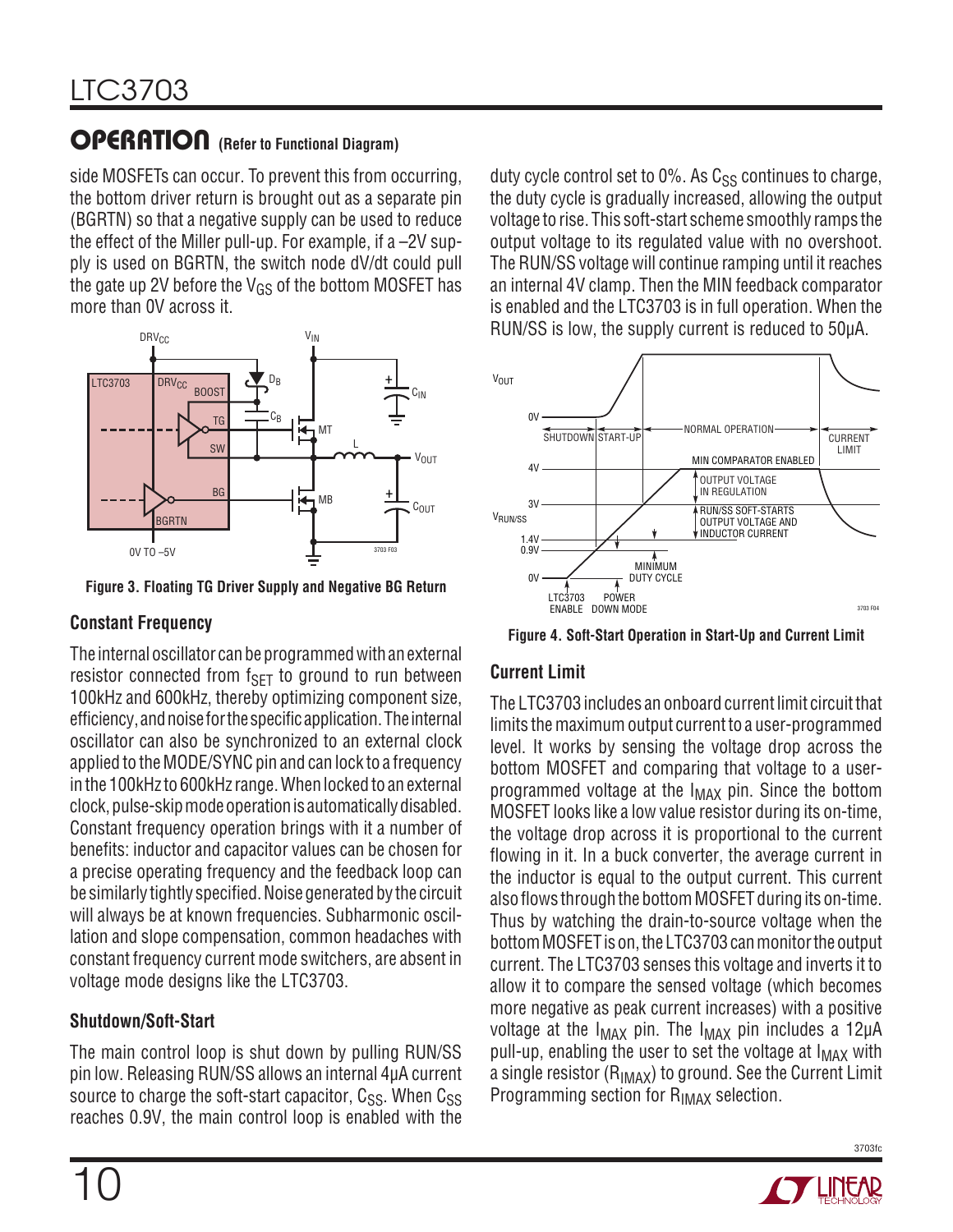For maximum protection, the LTC3703 current limit consists of a steady-state limit circuit and an instantaneous limit circuit. The steady-state limit circuit is a  $g<sub>m</sub>$  amplifier that pulls a current from the RUN/SS pin proportional to the difference between the SW and  $I_{MAX}$  voltages. This current begins to discharge the capacitor at RUN/ SS, reducing the duty cycle and controlling the output voltage until the current regulates at the limit. Depending on the size of the capacitor, it may take many cycles to discharge the RUN/SS voltage enough to properly regulate the output current. This is where the instantaneous limit circuit comes into play. The instantaneous limit circuit is a cycle-by-cycle comparator which monitors the bottom MOSFET's drain voltage and keeps the top MOSFET from turning on whenever the drain voltage is 50mV above the programmed max drain voltage. Thus the cycle-by-cycle comparator will keep the inductor current under control until the  $g_m$  amplifier gains control.

#### **Pulse-Skip Mode**

The LTC3703 can operate in one of two modes selectable with the MODE/SYNC pin—pulse-skip mode or forced continuous mode. Pulse-skip mode is selected when increased efficiency at light loads is desired. In this mode, the bottom MOSFET is turned off when inductor current reverses to minimize the efficiency loss due to reverse current flow. As the load is decreased (see Figure 5), the duty cycle is reduced to maintain regulation until its minimum on-time (~200ns) is reached. When the load decreases below this point, the LTC3703 begins to skip cycles to maintain regulation. The frequency drops but this further improves efficiency by minimizing gate charge losses. In forced continuous mode, the bottom MOSFET is always on when the top MOSFET is off, allowing the inductor current to reverse at low currents. This mode is less efficient due to resistive losses, but has the advantage of better transient response at low currents, constant frequency operation, and the ability to maintain regulation when sinking current. See Figure 6 for a comparison of the effect on efficiency at light loads for each mode. The MODE/ SYNC threshold is 0.8V ±7.5%, allowing the MODE/SYNC to act as a feedback pin for regulating a second winding. If the feedback voltage drops below 0.8V, the LTC3703 reverts to continuous operation to maintain regulation in the secondary supply.



**Figure 6. Efficiency in Pulse-Skip/Forced Continuous Modes**



**Figure 5. Comparison of Inductor Current Waveforms for Pulse-Skip Mode and Forced Continuous Operation**

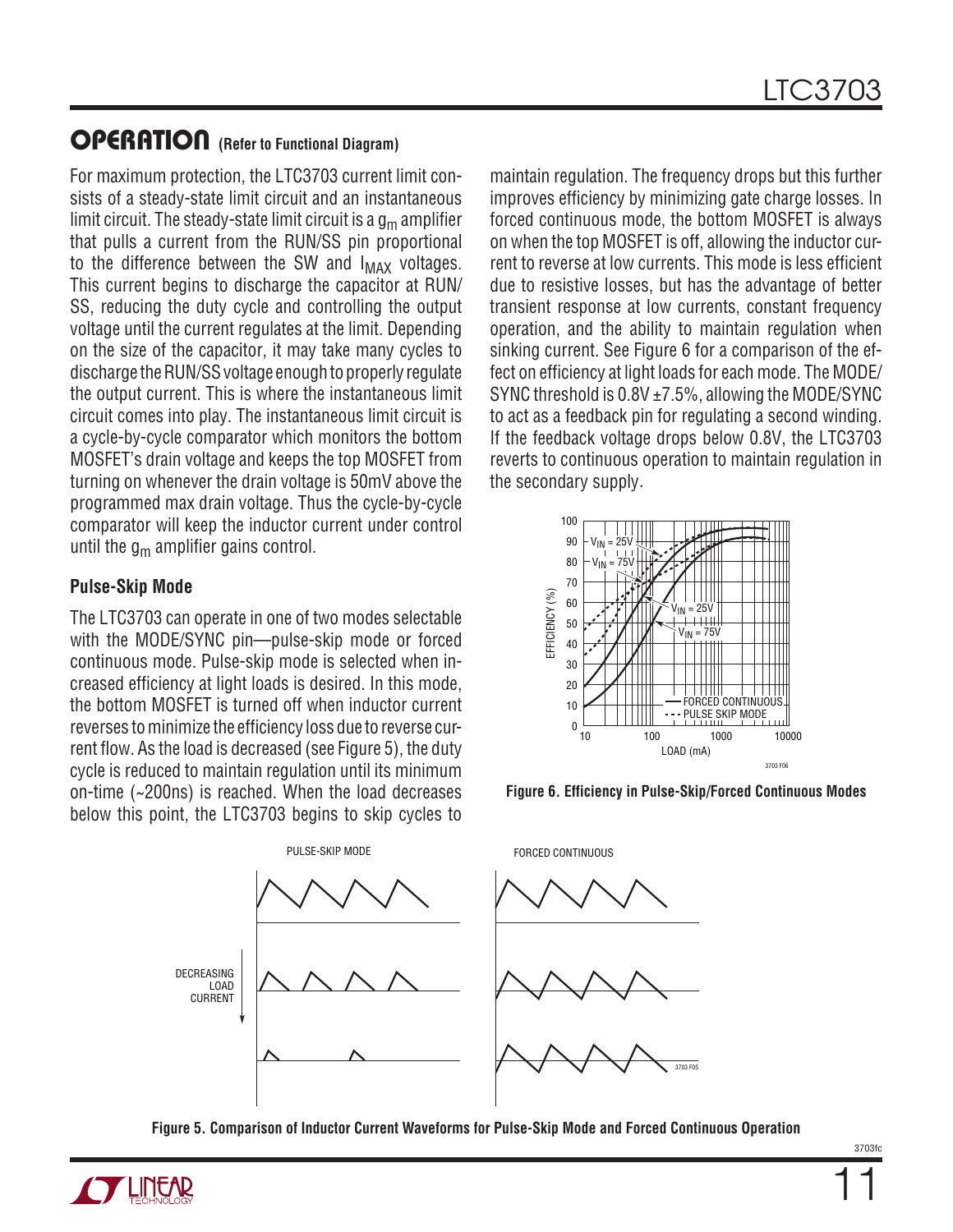### **Buck or Boost Mode Operation**

The LTC3703 has the capability of operating both as a step-down (buck) and step-up (boost) controller. In boost mode, output voltages as high as 80V can be tightly regulated. With the INV pin grounded, the LTC3703 operates in buck mode with TG driving the main (topside) switch and BG driving the synchronous (bottom side) switch. If the INV pin is pulled above 2V, the LTC3703 operates in boost mode with BG driving the main (bottom side) switch and TG driving the synchronous (topside) switch. Internal circuit operation is very similar regardless of the

operating mode with the following exceptions: in boost mode, pulse-skip mode operation is always disabled regardless of the level of the MODE/SYNC pin and the line feedforward compensation is also disabled. The overcurrent circuitry continues to monitor the load current by looking at the drain voltage of the main (bottom side) MOSFET. In boost mode, however, the peak MOS-FET current does not equal the load current but instead  $I_D = I_{LOAD}/(1 - D)$ . This factor needs to be taken into account when programming the  $I_{MAX}$  voltage.

### Applications Information

The basic LTC3703 application circuit is shown in Figure 1. External component selection is determined by the input voltage and load requirements as explained in the following sections. After the operating frequency is selected, RSET and L can be chosen. The operating frequency and the inductor are chosen for a desired amount of ripple current and also to optimize efficiency and component size. Next, the power MOSFETs and D1 are selected based on voltage, load and efficiency requirements.  $C_{IN}$  is selected for its ability to handle the large RMS currents in the converter and  $C<sub>OUT</sub>$  is chosen with low enough ESR to meet the output voltage ripple and transient specifications. Finally, the loop compensation components are chosen to meet the desired transient specifications.

### **Operating Frequency**

The choice of operating frequency and inductor value is a trade-off between efficiency and component size. Low frequency operation improves efficiency by reducing MOS-FET switching losses and gate charge losses. However, lower frequency operation requires more inductance for a given amount of ripple current, resulting in a larger inductor size and higher cost. If the ripple current is allowed to increase, larger output capacitors may be required to maintain the same output ripple. For converters with high step-down  $V_{IN}$  to  $V_{OIII}$  ratios, another consideration is the minimum on-time of the LTC3703 (see the Minimum On-Time Considerations section). A final consideration for

operating frequency is that in noise-sensitive communications systems, it is often desirable to keep the switching noise out of a sensitive frequency band.

The LTC3703 uses a constant frequency architecture that can be programmed over a 100kHz to 600kHz range with a single resistor from the  $f_{\text{SFT}}$  pin to ground, as shown in Figure 1. The nominal voltage on the  $f_{\text{SFT}}$  pin is 1.2V, and the current that flows from this pin is used to charge and discharge an internal oscillator capacitor. The value of  $R_{\text{SFT}}$  for a given operating frequency can be chosen from Figure 7 or from the following equation:

$$
R_{SET}(k\Omega) = \frac{7100}{f(kHz) - 25}
$$



**Figure 7. Timing Resistor (RSET) Value** 

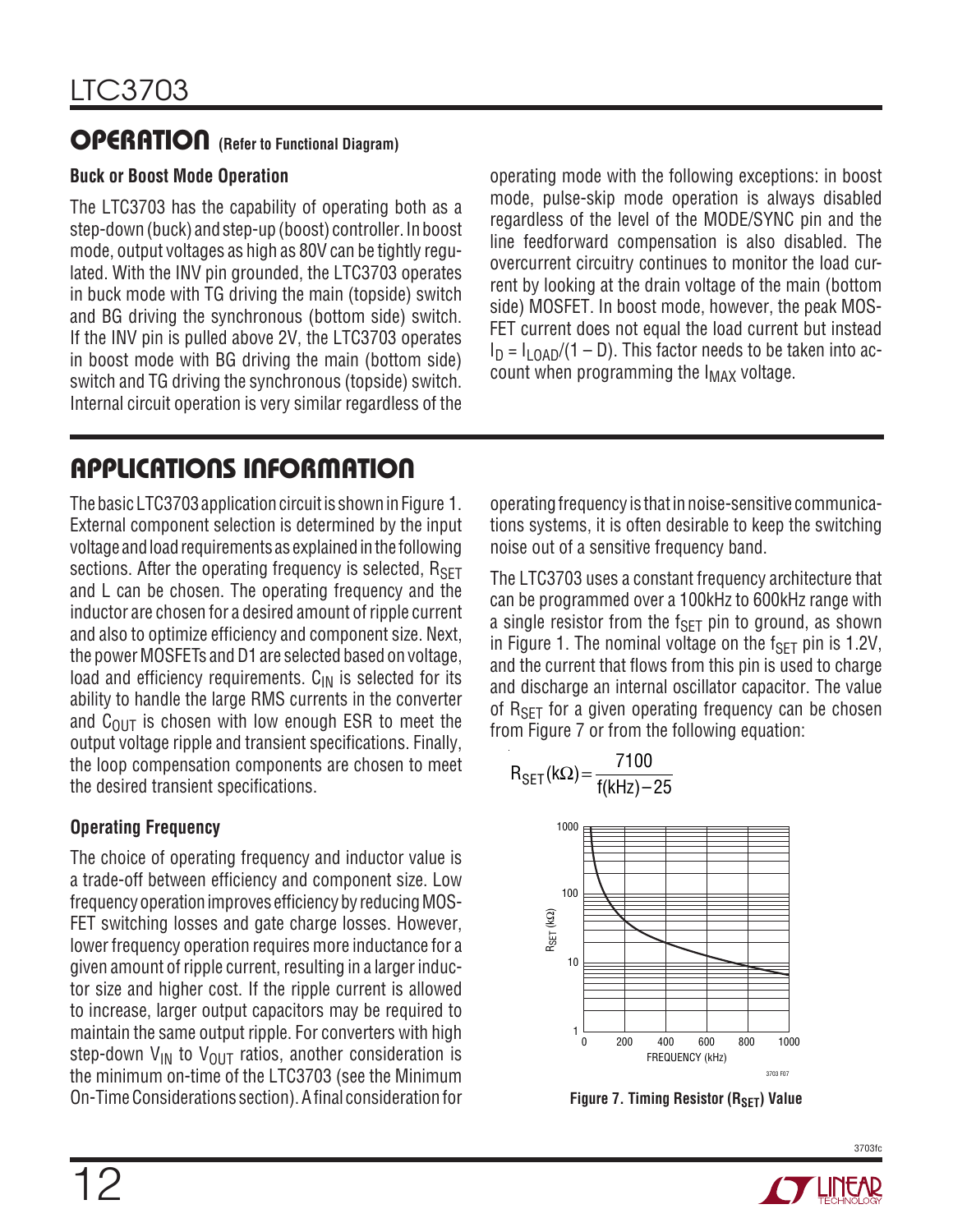The oscillator can also be synchronized to an external clock applied to the MODE/SYNC pin with a frequency in the range of 100kHz to 600kHz (refer to the MODE/SYNC Pin section for more details). In this synchronized mode, pulse-skipmodeoperationisdisabled. The clockhighlevel must exceed 2V for at least 25ns. As shown in Figure 8, the top MOSFET turn-on will follow the rising edge of the external clock by a constant delay equal to one-tenth of the cycle period.



**Figure 8. MODE/SYNC Clock Input and Switching Waveforms for Synchronous Operation**

#### **Inductor**

The inductor in a typical LTC3703 circuit is chosen for a specific ripple current and saturation current. Given an input voltage range and an output voltage, the inductor value and operating frequency directly determine the ripple current. The inductor ripple current in the buck mode is:

$$
\Delta I_L = \frac{V_{OUT}}{(f)(L)} \left( 1 - \frac{V_{OUT}}{V_{IN}} \right)
$$

Lower ripple current reduces core losses in the inductor, ESR losses in the output capacitors and output voltage ripple. Thus highest efficiency operation is obtained at low frequency with small ripple current. To achieve this however, requires a large inductor.

A reasonable starting point is to choose a ripple current between 20% and 40% of  $I_{O(MAX)}$ . Note that the largest ripple current occurs at the highest  $V_{IN}$ . To guarantee that ripple current does not exceed a specified maximum, the inductor in buck mode should be chosen according to:

$$
L \ge \frac{V_{OUT}}{f \Delta I_{L(MAX)}} \left( 1 - \frac{V_{OUT}}{V_{IN(MAX)}} \right)
$$

The inductor also has an affect on low current operation when pulse-skip mode operation is enabled. The frequency begins to decrease when the output current drops below the average inductor current at which the LTC3703 is operating at its  $t_{ON(MIN)}$  in discontinuous mode (see Figure 6). Lower inductance increases the peak inductor current that occurs in each minimum on-time pulse and thus increases the output current at which the frequency starts decreasing.

#### **Power MOSFET Selection**

The LTC3703 requires at least two external N-channel power MOSFETs, one for the top (main) switch and one or more for the bottom (synchronous) switch. The number, type and "on" resistance of all MOSFETs selected take into account the voltage step-down ratio as well as the actual position (main or synchronous) in which the MOSFET will be used. A much smaller and much lower input capacitance MOSFET should be used for the top MOSFET in applications that have an output voltage that is less than 1/3 of the input voltage. In applications where  $V_{IN} \gg V_{OIII}$ , the top MOSFETs' "on" resistance is normally less important for overall efficiency than its input capacitance at operating frequencies above 300kHz. MOSFET manufacturers have designed special purpose devices that provide reasonably low "on" resistance with significantly reduced input capacitance for the main switch application in switching regulators.

Selection criteria for the power MOSFETs include the "on" resistance  $R_{DS(ON)}$ , input capacitance, breakdown voltage and maximum output current.

The most important parameter in high voltage applications is breakdown voltage  $BV<sub>DSS</sub>$ . Both the top and bottom MOSFETs will see full input voltage plus any additional ringing on the switch node across its drain-to-source during its off-time and must be chosen with the appropriate

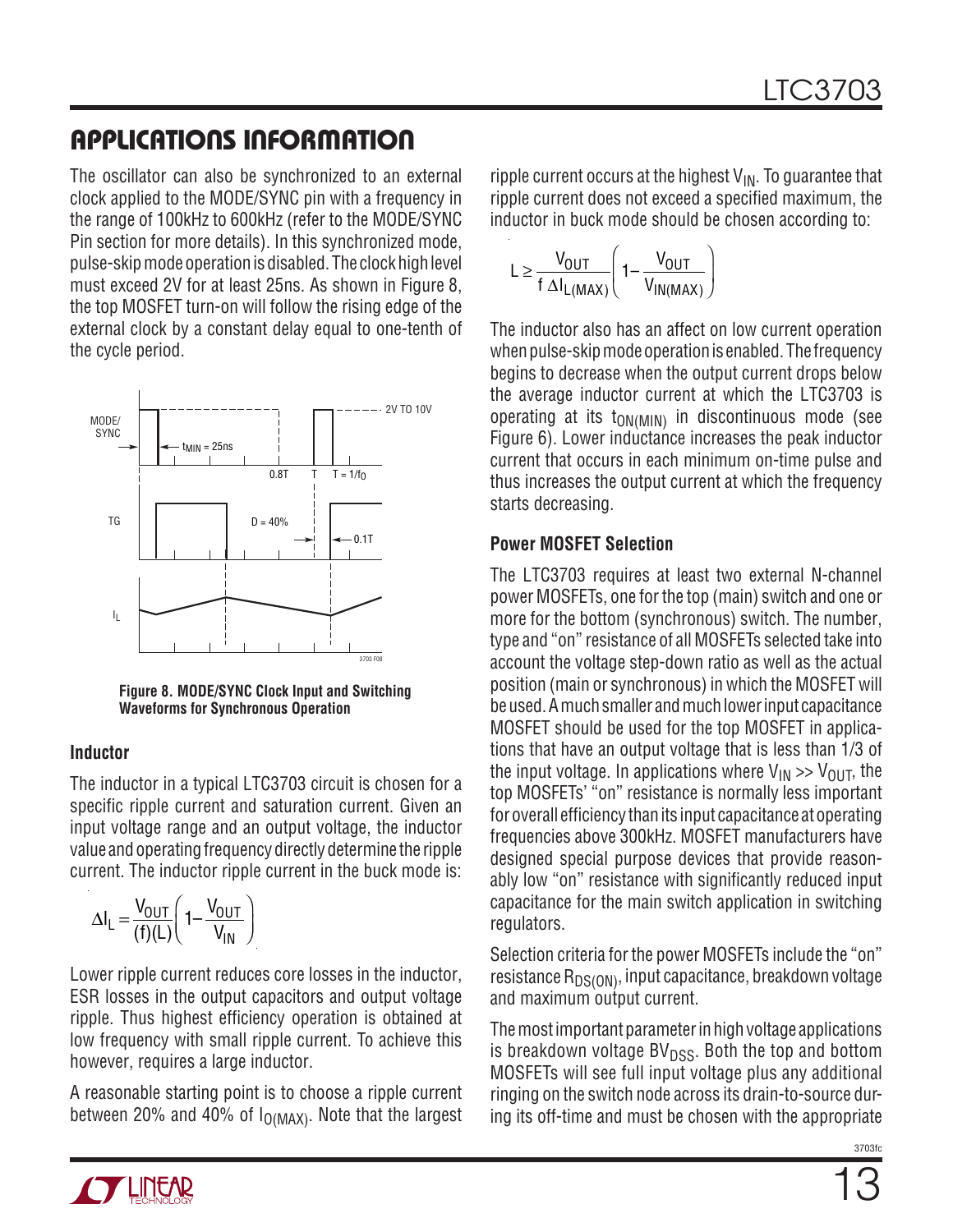breakdown specification. Since many high voltage MOS-FETs have higher threshold voltages (typically,  $V_{GS(MIN)}$ )  $\geq$  6V), the LTC3703 is designed to be used with a 9V to 15V gate drive supply (DRV $_{CC}$  pin).

For maximum efficiency, on-resistance  $R_{DS(ON)}$  and input capacitance should be minimized. Low  $R_{DS(ON)}$  minimizes conduction losses and low input capacitance minimizes transition losses. MOSFET input capacitance is a combination of several components but can be taken from the typical "gate charge" curve included on most data sheets (Figure 9).



**Figure 9. Gate Charge Characteristic**

The curve is generated by forcing a constant input current into the gate of a common source, current source loaded stage and then plotting the gate voltage versus time. The initial slope is the effect of the gate-to-source and the gate-to-drain capacitance. The flat portion of the curve is the result of the Miller multiplication effect of the drain-to-gate capacitance as the drain drops the voltage across the current source load. The upper sloping line is due to the drain-to-gate accumulation capacitance and the gate-to-source capacitance. The Miller charge (the increase in coulombs on the horizontal axis from a to b while the curve is flat) is specified for a given  $\mathsf{V}_{\mathsf{DS}}$  drain voltage, but can be adjusted for different  $V_{DS}$  voltages by multiplying by the ratio of the application  $V_{DS}$  to the curve specified  $V_{DS}$  values. A way to estimate the  $C_{MII|TFR}$  term is to take the change in gate charge from points a and b on a manufacturers data sheet and divide by the stated  $V_{DS}$  voltage specified.  $C_{MII|T}F_R$  is the most important selection criteria for determining the transition loss term in the top MOSFET but is not directly specified on MOSFET data sheets.  $C_{RSS}$  and  $C_{OS}$  are specified sometimes but definitions of these parameters are not included.

When the controller is operating in continuous mode the duty cycles for the top and bottom MOSFETs are given by:

Main Switch Duty Cycle = 
$$
\frac{V_{OUT}}{V_{IN}}
$$
  
Synchronous Switch Duty Cycle =  $\frac{V_{IN} - V_{OUT}}{V_{IN}}$ 

The power dissipation for the main and synchronous MOSFETs at maximum output current are given by:

$$
P_{\text{MAIN}} = \frac{V_{\text{OUT}}}{V_{\text{IN}}} (I_{\text{MAX}})^{2} (1+\delta) R_{\text{DS(ON)}} + V_{\text{IN}}^{2} \frac{I_{\text{MAX}}}{2} (R_{\text{DR}}) (C_{\text{MILLER}}) \bullet
$$

$$
\left[ \frac{1}{V_{\text{CC}} - V_{\text{TH(IL)}}} + \frac{1}{V_{\text{TH(IL)}}} \right] (f)
$$

$$
P_{\text{SYNC}} = \frac{V_{\text{IN}} - V_{\text{OUT}}}{V_{\text{IN}}} (I_{\text{MAX}})^{2} (1+\delta) R_{\text{DS(ON)}}
$$

where  $\delta$  is the temperature dependency of R<sub>DS(ON)</sub>, R<sub>DR</sub> is the effective top driver resistance (approximately  $2\Omega$  at  $V_{GS} = V_{MII}$ <sub>LER</sub>),  $V_{IN}$  is the drain potential and the change in drain potential in the particular application.  $V_{TH(II)}$  is the data sheet specified typical gate threshold voltage specified in the power MOSFET data sheet at the specified drain current.  $C_{MII|I}$  FR is the calculated capacitance using the gate charge curve from the MOSFET data sheet and the technique described above.

Both MOSFETs have I<sup>2</sup>R losses while the topside N-channel equation includes an additional term for transition losses, which peak at the highest input voltage. For  $V_{IN}$  < 25V, the high current efficiency generally improves with larger MOSFETs, while for  $V_{IN} > 25V$ , the transition losses rapidly increase to the point that the use of a higher  $R_{DS(ON)}$  device with lower  $C_{\text{MILLER}}$  actually provides higher efficiency. The synchronous MOSFET losses are greatest at high input voltage when the top switch duty factor is low or during a short circuit when the synchronous switch is on close to 100% of the period.

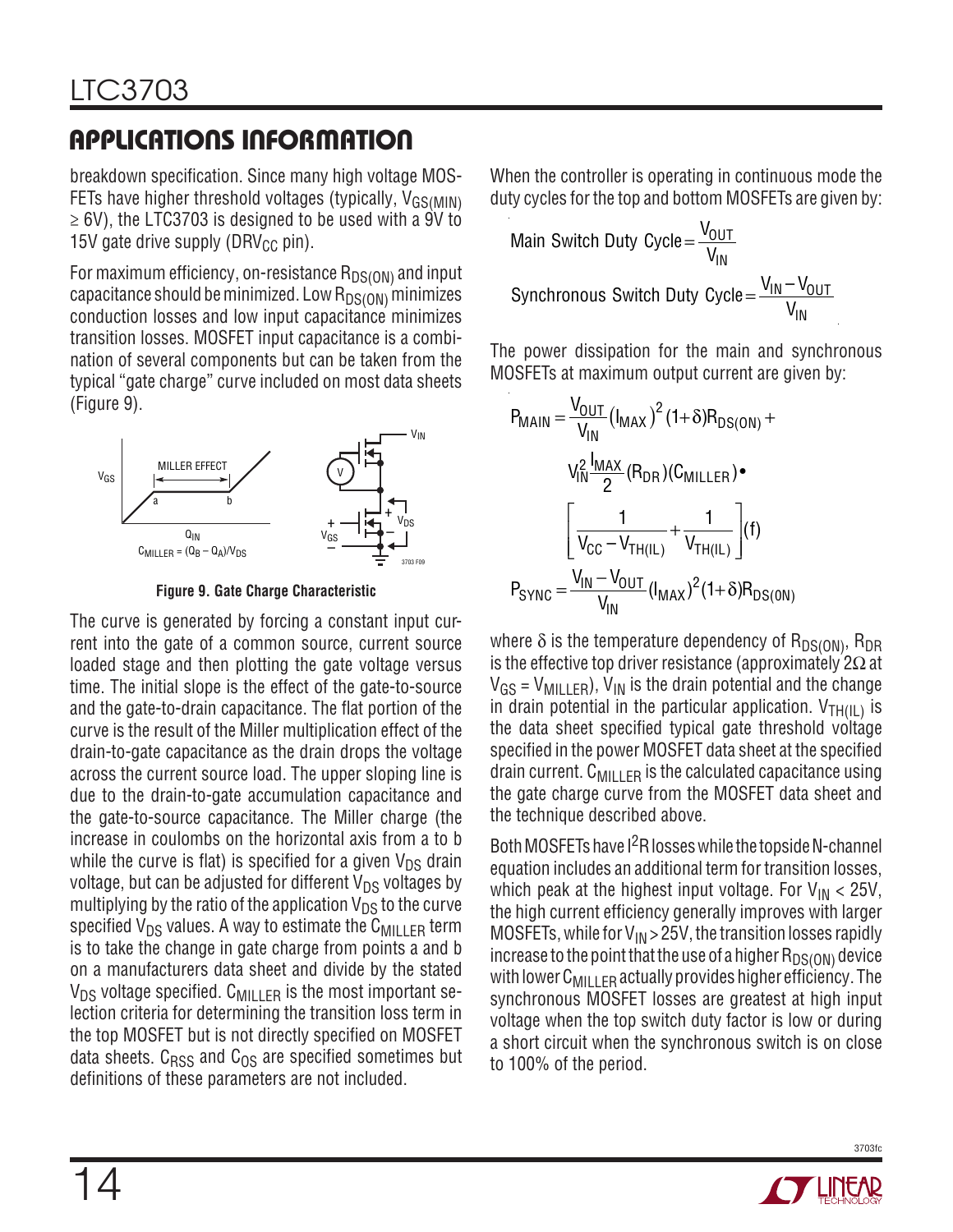The term  $(1 + \delta)$  is generally given for a MOSFET in the form of a normalized  $R_{DS(ON)}$  vs temperature curve, and typically varies from 0.005/°C to 0.01/°C depending on the particular MOSFET used.

Multiple MOSFETs can be used in parallel to lower  $R_{DS(ON)}$ and meet the current and thermal requirements if desired. TheLTC3703containslargelowimpedancedrivers capable of driving large gate capacitances without significantly slowing transition times. In fact, when driving MOSFETs with very low gate charge, it is sometimes helpful to slow down the drivers by adding small gate resistors (5 $\Omega$  or less) to reduce noise and EMI caused by the fast transitions.

#### **Schottky Diode Selection**

The Schottky diode D1 shown in Figure 1 conducts during the dead time between the conduction of the power MOS-FETs. This prevents the body diode of the bottom MOSFET from turning on and storing charge during the dead time and requiring a reverse recovery period that could cost as much as 1% to 2% in efficiency. A 1A Schottky diode is generally a good size for 3A to 5A regulators. Larger diodes result in additional losses due to their larger junction capacitance. The diode can be omitted if the efficiency loss can be tolerated.

#### **Input Capacitor Selection**

In continuous mode, the drain current of the top MOSFET is approximately a square wave of duty cycle  $V_{\text{OUT}}/V_{\text{IN}}$ which must be supplied by the input capacitor. To prevent large input transients, a low ESR input capacitor sized for the maximum RMS current is given by:

$$
I_{\text{CIN(RMS)}} \cong I_{\text{O(MAX)}} \frac{V_{\text{OUT}}}{V_{\text{IN}}} \left(\frac{V_{\text{IN}}}{V_{\text{OUT}}} - 1\right)^{1/2}
$$

This formula has a maximum at  $V_{\text{IN}} = 2V_{\text{OUT}}$ , where  $I_{\text{RMS}} =$  $I_{\Omega(MAX)}/2$ . This simple worst-case condition is commonly used for design because even significant deviations do not offer much relief. Note that the ripple current ratings from capacitor manufacturers are often based on only 2000 hours of life. This makes it advisable to further derate the capacitorortochoose a capacitorratedat a highertemperature than required. Several capacitors may also be placed in parallel to meet size or height requirements in the design.

Because tantalum and OS-CON capacitors are not available in voltages above 30V, for regulators with input supplies above 30V, choice of input capacitor type is limited to ceramics or aluminum electrolytics. Ceramic capacitors have the advantage of very low ESR and can handle high RMS current, however ceramics with high voltage ratings (>50V) are not available with more than a few microfarads of capacitance. Furthermore, ceramics have high voltage coefficients which means that the capacitance values decrease even more when used at the rated voltage. X5R and X7R type ceramics are recommended for their lower voltage and temperature coefficients. Another consideration when using ceramics is their high Q which if not properly damped, may result in excessive voltage stress on the power MOSFETs. Aluminum electrolytics have much higher bulk capacitance, however, they have higher ESR and lower RMS current ratings.

A good approach is to use a combination of aluminum electrolytics for bulk capacitance and ceramics for low ESR and RMS current. If the RMS current cannot be handled by the aluminum capacitors alone, when used together, the percentage of RMS current that will be supplied by the aluminum capacitor is reduced to approximately:

% I<sub>RMS,ALUM</sub> 
$$
\approx \frac{1}{\sqrt{1 + (8fCR_{ESR})^2}}
$$
 **•**100%

where  $R_{ESR}$  is the ESR of the aluminum capacitor and C is the overall capacitance of the ceramic capacitors. Using an aluminum electrolytic with a ceramic also helps damp the high Q of the ceramic, minimizing ringing.

### **Output Capacitor Selection**

The selection of  $C_{\text{OUT}}$  is primarily determined by the ESR required to minimize voltage ripple. The output ripple  $(\Delta V_{\text{OUT}})$  is approximately equal to:

$$
\Delta V_{OUT} \leq \Delta I_L \left( ESR + \frac{1}{8fC_{OUT}} \right)
$$

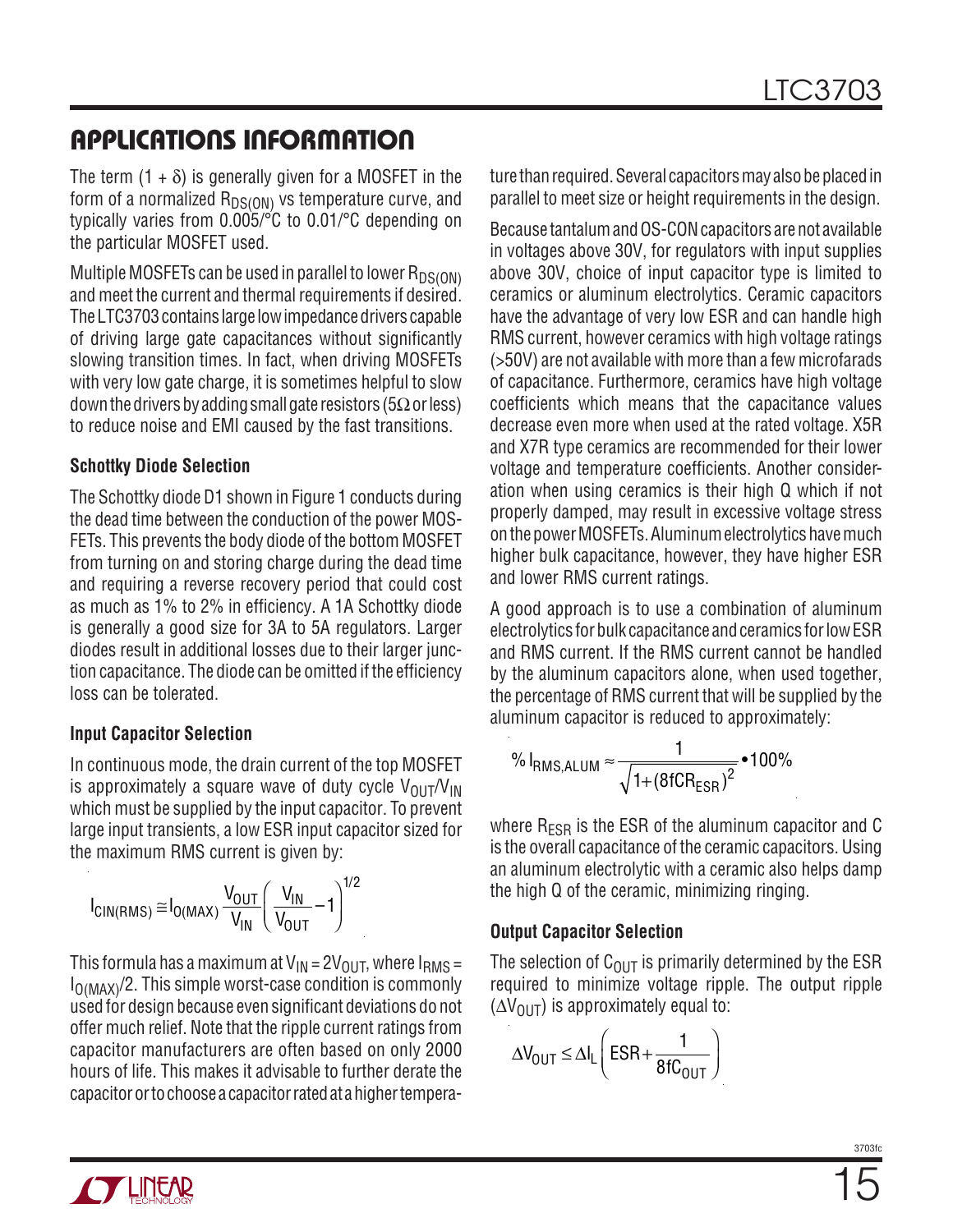Since  $\Delta I_L$  increases with input voltage, the output ripple is highest at maximum input voltage. ESR also has a significant effect on the load transient response. Fast load transitions at the output will appear as voltage across the ESR of  $C_{\text{OUT}}$  until the feedback loop in the LTC3703 can change the inductor current to match the new load current value. Typically, once the ESR requirement is satisfied the capacitance is adequate for filtering and has the required RMS current rating.

Manufacturers such as Nichicon, Nippon Chemi-Con and Sanyo should be considered for high performance throughhole capacitors. The OS-CON (organic semiconductor dielectric) capacitor available from Sanyo has the lowest product of ESR and size of any aluminum electrolytic at a somewhat higher price. An additional ceramic capacitor in parallel with OS-CON capacitors is recommended to reduce the effect of their lead inductance.

In surface mount applications, multiple capacitors placed in parallel may be required to meet the ESR, RMS current handling and load step requirements. Dry tantalum, special polymer andaluminumelectrolytic capacitors are available in surface mount packages. Special polymer capacitors offer very low ESR but have lower capacitance density than other types. Tantalum capacitors have the highest capacitance density but it is important to only use types that have been surge tested for use in switching power supplies. Several excellent surge-tested choices are the AVX TPS and TPSV or the KEMET T510 series. Aluminum electrolytic capacitors have significantly higher ESR, but can be used in cost-driven applications providing that consideration is given to ripple current ratings and long term reliability. Other capacitor types include Panasonic SP and Sanyo POSCAPs.

### **Output Voltage**

The LTC3703 output voltage is set by a resistor divider according to the following formula:

$$
V_{\text{OUT}} = 0.8V \left(1 + \frac{R1}{R2}\right)
$$

The external resistor divider is connected to the output as shown in the Functional Diagram, allowing remote voltage sensing. The resultant feedback signal is compared with the internal precision 800mV voltage reference by the error amplifier. The internal reference has a guaranteed tolerance of  $\pm 1\%$ . Tolerance of the feedback resistors will add additional error to the output voltage. 0.1% to 1% resistors are recommended.

### **MOSFET Driver Supplies (DRV<sub>CC</sub> and BOOST)**

The LTC3703 drivers are supplied from the DRV $_{\rm CC}$  and BOOST pins (see Figure 3), which have an absolute maximum voltage of 15V. If the main supply voltage,  $V_{IN}$ , is higher than 15V a separate supply with a voltage between 9V and 15V must be used to power the drivers. If a separate supply is not available, one can easily be generated from the main supply using one of the circuits shown in Figure 10. If the output voltage is between 10V and 15V, the output can be used to directly power the drivers as shown in Figure 10a. If the output is below 10V, Figure 10b shows an easy way to boost the supply voltage to a sufficient level. This boost circuit uses the LT1613 in a ThinSOT™ package and a chip inductor for minimal extra area ( $<$ 0.2in<sup>2</sup>). Two other possible schemes are an extra winding on the inductor (Figure 10c) or a capacitive charge pump (Figure 10d). All the circuits shown in Figure 10 require a start-up circuit (Q1, D1 and R1) to provide driver power at initial start-up or following a short-circuit. The resistor R1 must be sized so that it supplies sufficient base current and zener bias current at the lowest expected value of  $V_{\text{IN}}$ . When using an existing supply, the supply must be capable of supplying the required gate driver current which can be estimated from:

 $I_{DRVCC} = (f)(Q_{G(TOP)} + Q_{G(BOTTOM)})$ 

This equation for  $I_{DRVCC}$  is also useful for properly sizing the circuit components shown in Figure 10.

An external bootstrap capacitor,  $C_B$ , connected to the BOOST pin supplies the gate drive voltage for the topside MOSFETs. Capacitor  $C_B$  is charged through external diode,  $D_B$ , from the DRV $_{CC}$  supply when SW is low. When the topside MOSFET is turned on, the driver places the  $C_B$ voltage across the gate source of the top MOSFET. The switch node voltage, SW, rises to  $V_{IN}$  and the BOOST pin follows. With the topside MOSFET on, the boost voltage is



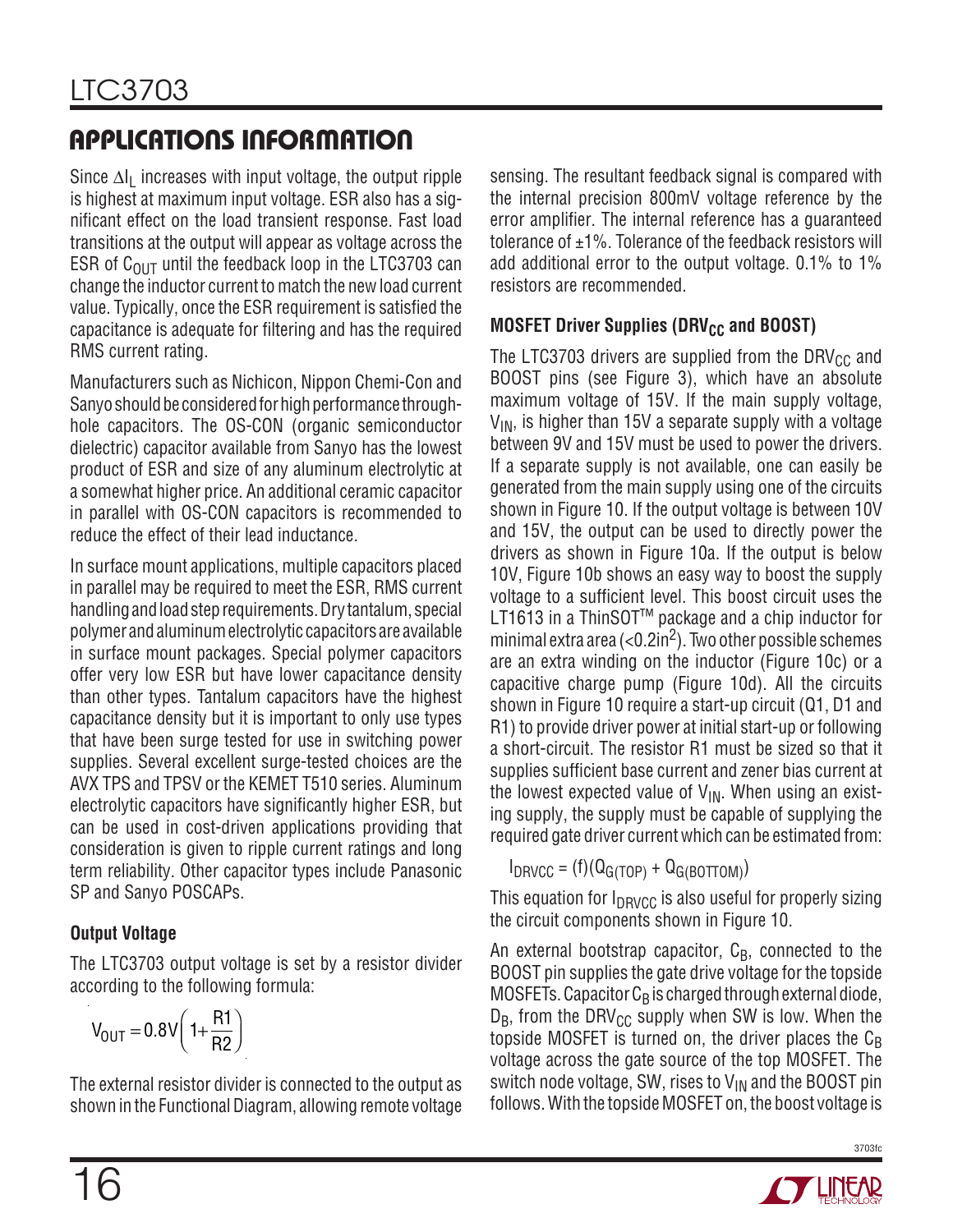

Figure 10a. V<sub>CC</sub> Generated from 10V < V<sub>OUT</sub> < 15V Figure 10b. V<sub>CC</sub> Generated from V<sub>OUT</sub> < 10V



above the input supply:  $V_{\text{BOOST}} = V_{\text{IN}} + V_{\text{DRVCC}}$ . The value of the boost capacitor,  $C_B$ , needs to be 100 times that of the total input capacitance of the topside MOSFET(s). The reverse breakdown of the external diode,  $D_B$ , must be greater than  $V_{IN(MAX)}$ . Another important consideration for the external diode is the reverse recovery and reverse leakage, either of which may cause excessive reverse current to flow at full reverse voltage. If the reverse current times reverse voltage exceeds the maximum allowable





Figure 10c. Secondary Output Loop and V<sub>CC</sub> Connection **Figure 10d. Capacitive Charge Pump for V<sub>CC</sub> (V<sub>IN</sub> < 40V)** 

power dissipation, the diode may be damaged. For best results, use an ultrafast recovery silicon diode such as the BAS19.

Aninternalundervoltage lockout (UVLO) monitors the voltage on DRV $_{\text{CC}}$  to ensure that the LTC3703 has sufficient gate drive voltage. If the DRV<sub>CC</sub> voltage falls below the UVLO threshold, the LTC3703 shuts down and the gate drive outputs remain low.

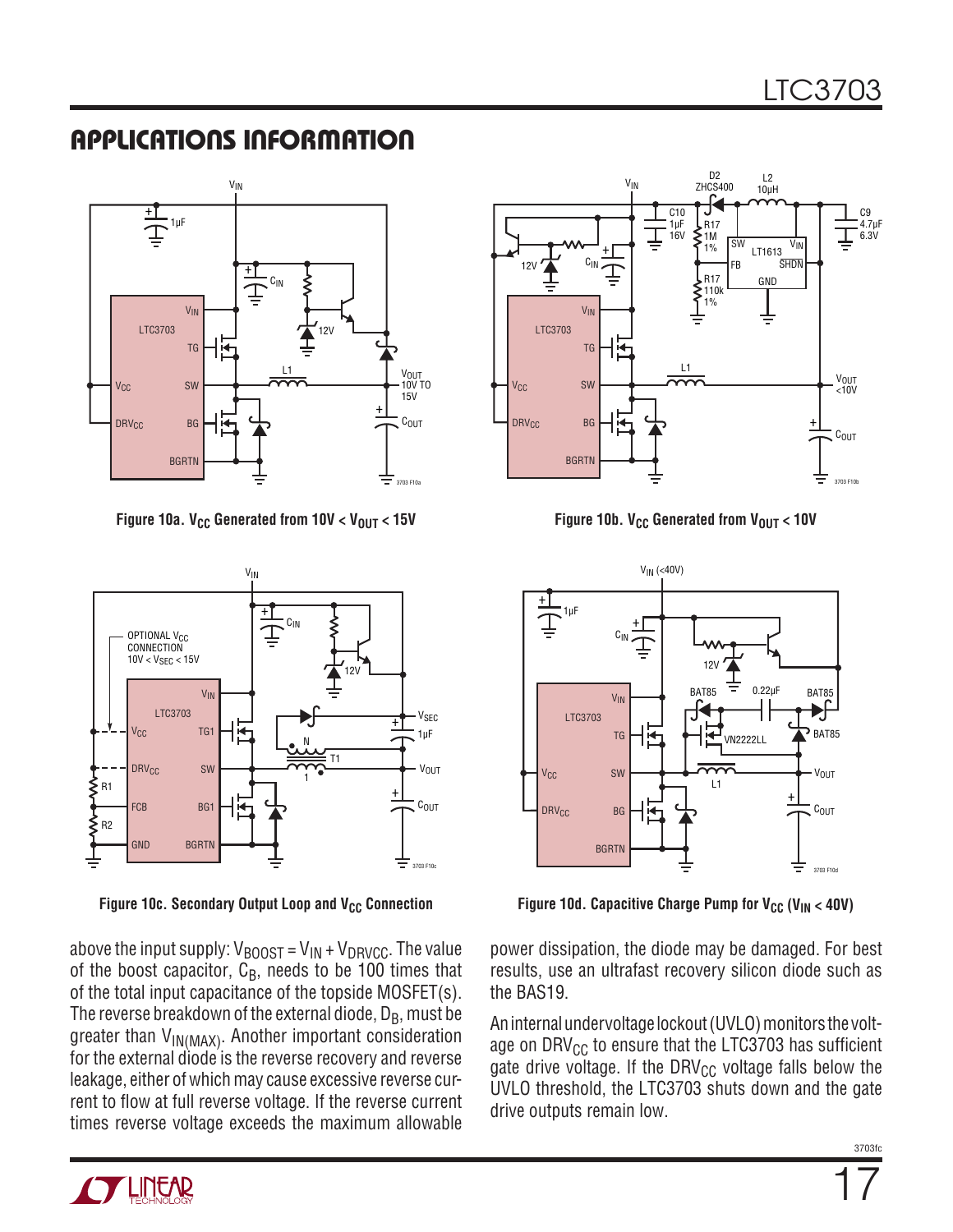### **Bottom MOSFET Source Supply (BGRTN)**

The bottom gate driver, BG, switches from  $DRV_{CC}$  to BGRTN where BGRTN can be a voltage between ground and –5V. Why not just keep it simple and always connect BGRTN to ground? In high voltage switching converters, the switch node dV/dt can be many volts/ns, which will pull up on the gate of the bottom MOSFET through its Miller capacitance. If this Miller current, times the internal gate resistance of the MOSFET plus the driver resistance, exceeds the threshold of the FET, shoot-through will occur. By using a negative supply on BGRTN, the BG can be pulled below ground when turning the bottom MOSFET off. This provides a few extra volts of margin before the gate reaches the turn-on threshold of the MOSFET. Be aware that the maximum voltage difference between  $DRV_{CC}$  and BGRTN is 15V. If, for example,  $V_{\text{BGRTN}} = -2V$ , the maximum voltage on DRV $_{\text{CC}}$  pin is now 13V instead of 15V.

#### **Current Limit Programming**

Programming current limit on the LTC3703 is straight forward. The  $I_{MAX}$  pin sets the current limit by setting the maximum allowable voltage drop across the bottom MOSFET. The voltage across the MOSFET is set by its onresistance and the current flowing in the inductor, which is the same as the output current. The LTC3703 current limit circuit inverts the negative voltage across the MOSFET before comparing it to the voltage at  $I_{MAX}$ , allowing the current limit to be set with a positive voltage.

To set the current limit, calculate the expected voltage drop across the bottom MOSFET at the maximum desired current and maximum junction temperature:

 $V_{PROG} = (I_{LIMIT})(R_{DS(ON)})(1 + \delta)$ 

where δ is explained in the MOSFET Selection section.  $V_{PROG}$  is then programmed at the  $I_{MAX}$  pin using the internal 12µA pull-up and an external resistor:

$$
R_{IMAX} = V_{PROG}/12\mu A
$$

The current limit value should be checked to ensure that  $I_{LIMIT(MIN)} > I_{OUT(MAX)}$  and also that  $I_{LIMIT(MAX)}$  is less than the maximum rated current of the inductor and bottom MOSFET. The minimum value of current limit generally occurs with the largest  $V_{IN}$  at the highest ambient temperature, conditions that cause the largest power loss in the converter. Note that it is important to check for self-consistency between the assumed MOSFET junction temperature and the resulting value of  $I_{\text{LIMIT}}$  which heats the MOSFET switches.

Caution should be used when setting the current limit based upon the  $R_{DS(ON)}$  of the MOSFETs. The maximum current limitisdeterminedbytheminimumMOSFETon-resistance. Data sheets typically specify nominal and maximum values for  $R_{DS(ON)}$ , but not a minimum. A reasonable assumption is that the minimum  $R_{DS(ON)}$  lies the same amount below the typical value as the maximum lies above it. Consult the MOSFET manufacturer for further guidelines.

For best results, use a V<sub>PROG</sub> voltage between 100mV and 500mV. Values outside of this range may give less accurate current limit. The current limit can also be disabled by floating the  $I_{MAX}$  pin.

### **FEEDBACK LOOP/COMPENSATION**

### **Feedback Loop Types**

In a typical LTC3703 circuit, the feedback loop consists of the modulator, the external inductor, the output capacitor and the feedback amplifier with its compensation network. All of these components affect loop behavior and must be accounted for in the loop compensation. The modulator consists of the internal PWM generator, the output MOS-FET drivers and the external MOSFETs themselves. From a feedback loop point of view, it looks like a linear voltage transfer function fromCOMP to SW and has a gain roughly equal to the input voltage. It has fairly benign AC behavior at typical loop compensation frequencies with significant phase shift appearing at half the switching frequency.

The external inductor/output capacitor combination makes a more significant contribution to loop behavior. These components cause a second order LC roll off at the output, with the attendant 180° phase shift. This rolloff is what filters the PWM waveform, resulting in the desired DC output voltage, but the phase shift complicates the loop compensation if the gain is still higher than unity at the pole frequency. Eventually (usually well above the LC pole frequency), the reactance of the output capacitor will



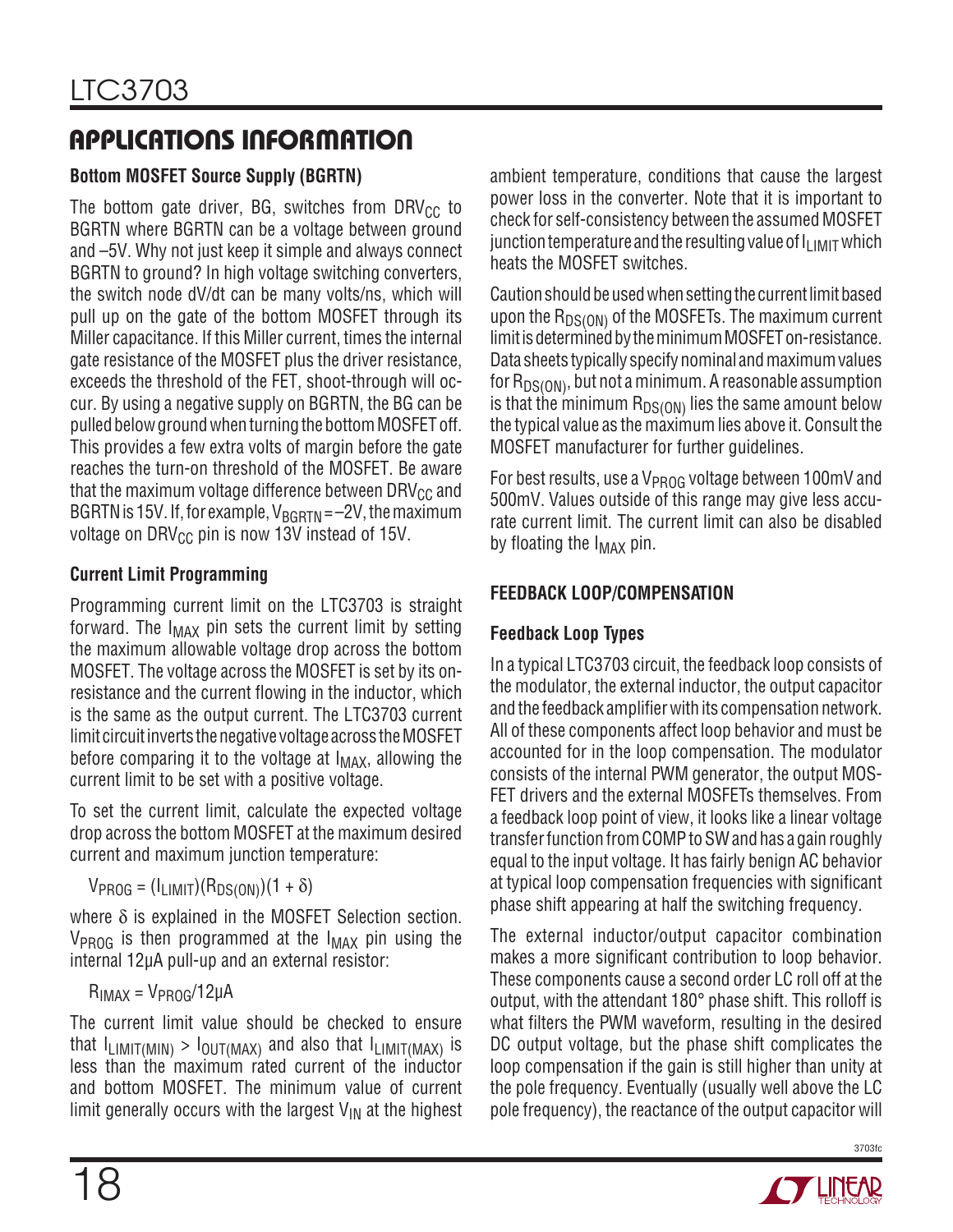approach its ESR and the rolloff due to the capacitor will stop, leaving 6dB/octave and 90° of phase shift (Figure 11).



**Figure 11. Transfer Function of Buck Modulator**

So far, the AC response of the loop is pretty well out of the user's control. The modulator is a fundamental piece of the LTC3703 design and the external L and C are usually chosen based on the regulation and load current requirements without considering the AC loop response. The feedback amplifier, on the other hand, gives us a handle with which to adjust the AC response. The goal is to have 180° phase shift at DC (so the loop regulates) and something less than 360° phase shift at the point that the loop gain falls to 0dB. The simplest strategy is to set up the feedback amplifier as an inverting integrator, with the 0dB frequency lower than the LC pole (Figure 12). This "Type 1" configuration is stable but transient response is less than exceptional if the LC pole is at a low frequency.



**Figure 12. Type 1 Schematic and Transfer Function**

Figure 13 shows an improved "Type 2" circuit that uses an additional pole-zero pair to temporarily remove 90° of phase shift. This allows the loop to remain stable with 90° more phase shift in the LC section, provided the loop reaches 0dB gain near the center of the phase "bump."



**Figure 13. Type 2 Schematic and Transfer Function**

Type 2 loops work well in systems where the ESR zero in the LC roll-off happens close to the LC pole, limiting the total phase shift due to the LC. The additional phase compensation in the feedback amplifier allows the 0dB point to be at or above the LC pole frequency, improving loop bandwidth substantially over a simple Type 1 loop. It has limited ability to compensate for LC combinations where low capacitor ESR keeps the phase shift near 180° for an extended frequency range. LTC3703 circuits using conventional switching grade electrolytic output capacitors can often get acceptable phase margin with Type 2 compensation.

"Type 3" loops (Figure 14) use two poles and two zeros to obtain a 180° phase boost in the middle of the frequency band. A properly designed Type 3 circuit can maintain acceptable loop stability even when low output capacitor ESR causes the LC section to approach 180° phase shift well above the initial LC roll-off. As with a Type 2 circuit, the loop should cross through 0dB in the middle of the phase bump to maximize phase margin. Many LTC3703 circuits using low ESR tantalum or OS-CON output capacitors need Type 3 compensation to obtain acceptable phase margin with a high bandwidth feedback loop.



**Figure 14. Type 3 Schematic and Transfer Function**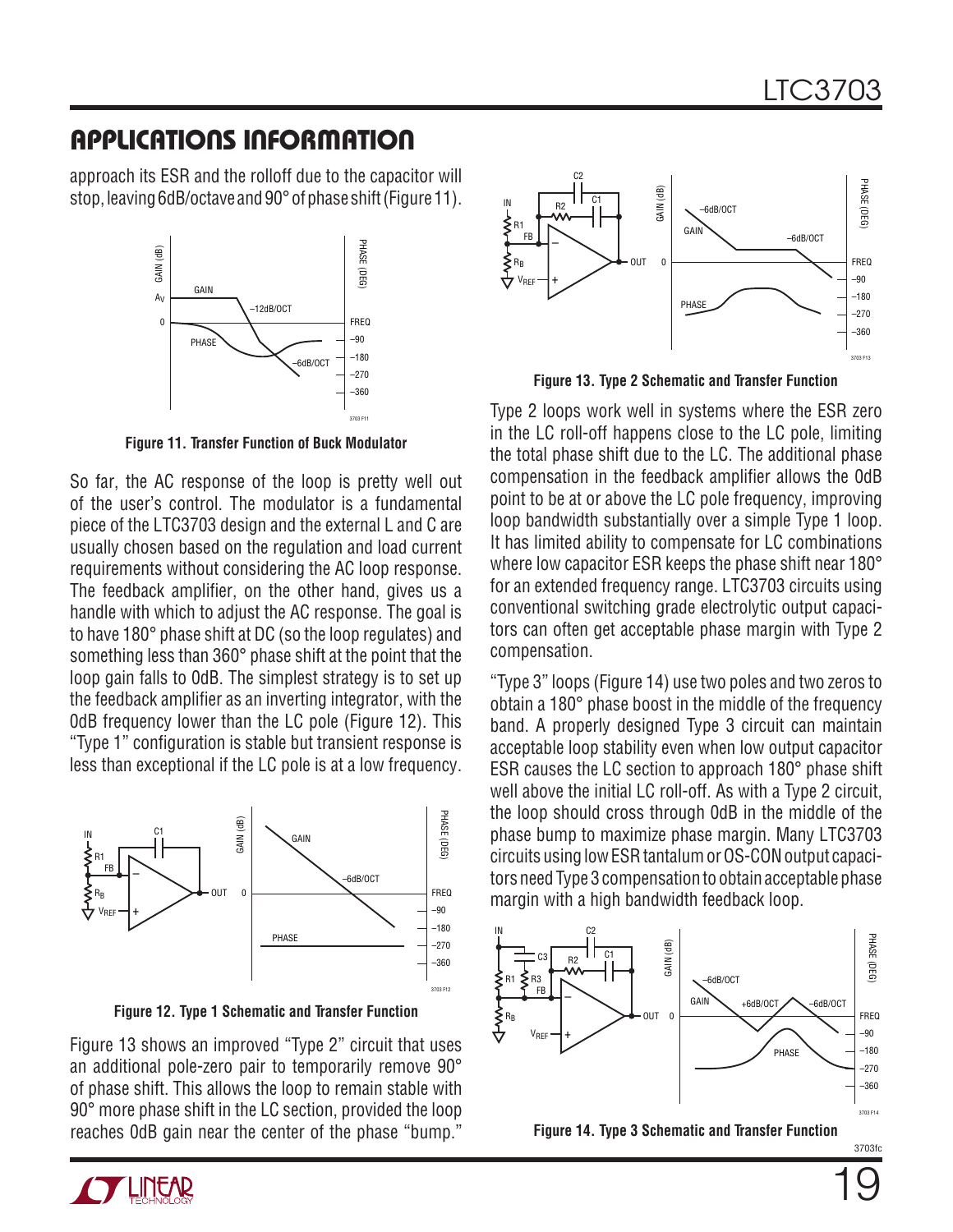#### **Feedback Component Selection**

Selecting the R and C values for a typical Type 2 or Type 3 loop is a nontrivial task. The applications shown in this data sheet show typical values, optimized for the power components shown. They should give acceptable performance with similar power components, but can be way off if even one major power component is changed significantly. Applications that require optimized transient response will require recalculation of the compensation values specifically for the circuit in question. The underlying mathematics are complex, but the component values can be calculated in a straightforward manner if we know the gain and phase of the modulator at the crossover frequency.

Modulator gain and phase can be measured directly from a breadboard or can be simulated if the appropriate parasitic values are known. Measurement will give more accurate results, but simulation can often get close enough to give a working system. To measure the modulator gain and phase directly, wire up a breadboard with an LTC3703 and the actual MOSFETs, inductor and input and output capacitors that the final design will use. This breadboard should use appropriate construction techniques for high speed analog circuitry: bypass capacitors located close to the LTC3703, no long wires connecting components, appropriately sized ground returns, etc. Wire the feedback amplifier as a simple Type 1 loop, with a 10k resistor from  $V_{\text{OUT}}$  to FB and a 0.1µF feedback capacitor from COMP to FB. Choose the bias resistor,  $R_B$ , as required to set the desired output voltage. Disconnect  $R_B$  from ground and connect it to a signal generator or to the source output of a network analyzer to inject a test signal into the loop. Measure the gain and phase from the COMP pin to the output node at the positive terminal of the output capacitor. Make sure the analyzer's input is AC coupled so that the DC voltages present at both the COMP and  $V_{\text{OUT}}$  nodes don't corrupt the measurements or damage the analyzer.

If breadboard measurement is not practical, a SPICE simulation can be used to generate approximate gain/ phase curves. Plug the expected capacitor, inductor and MOSFET values into the following SPICE deck and generate an AC plot of  $V(V_{\text{OUT}})$ /V(COMP) in dB and phase of  $V_{\text{OUT}}$  in degrees. Refer to your SPICE manual for details of how to generate this plot.

```
*3703 modulator gain/phase
*2003 Linear Technology
*this file written to run with PSpice 8.0 
*may require modifications for other 
SPICE simulators
*MOSFETs
rfet mod sw 0.02 ; MOSFET rdson
*inductor
lext sw out1 10u <br>rl out1 out 0.015 ;inductor serie
                           ; inductor series R
*output cap
cout out out2 540u ; capacitor value<br>resr out2 0 0.01 ; capacitor ESR
resr out2 0 0.01
*3703 internals
emod mod 0 value = {57*v (comp) }
                           ;3703multiplier
vstim comp 0 0 ac 1
.ac dec 100 1k 1meg
.probe
.end
```
With the gain/phase plot in hand, a loop crossover frequency can be chosen. Usually the curves look something like Figure 11. Choose the crossover frequency in the rising or flat parts of the phase curve, beyond the external LC poles. Frequencies between 10kHz and 50kHz usually work well. Note the gain (GAIN, in dB) and phase (PHASE, in degrees) at this point. The desired feedback amplifier gain will be –GAIN to make the loop gain at 0dB at this frequency. Now calculate the needed phase boost, assuming 60° as a target phase margin:

 $BOOST = -(PHASE + 30^{\circ})$ 

If the required BOOST is less than 60°, a Type 2 loop can be used successfully, saving two external components. BOOST values greater than 60° usually require Type 3 loops for satisfactory performance.

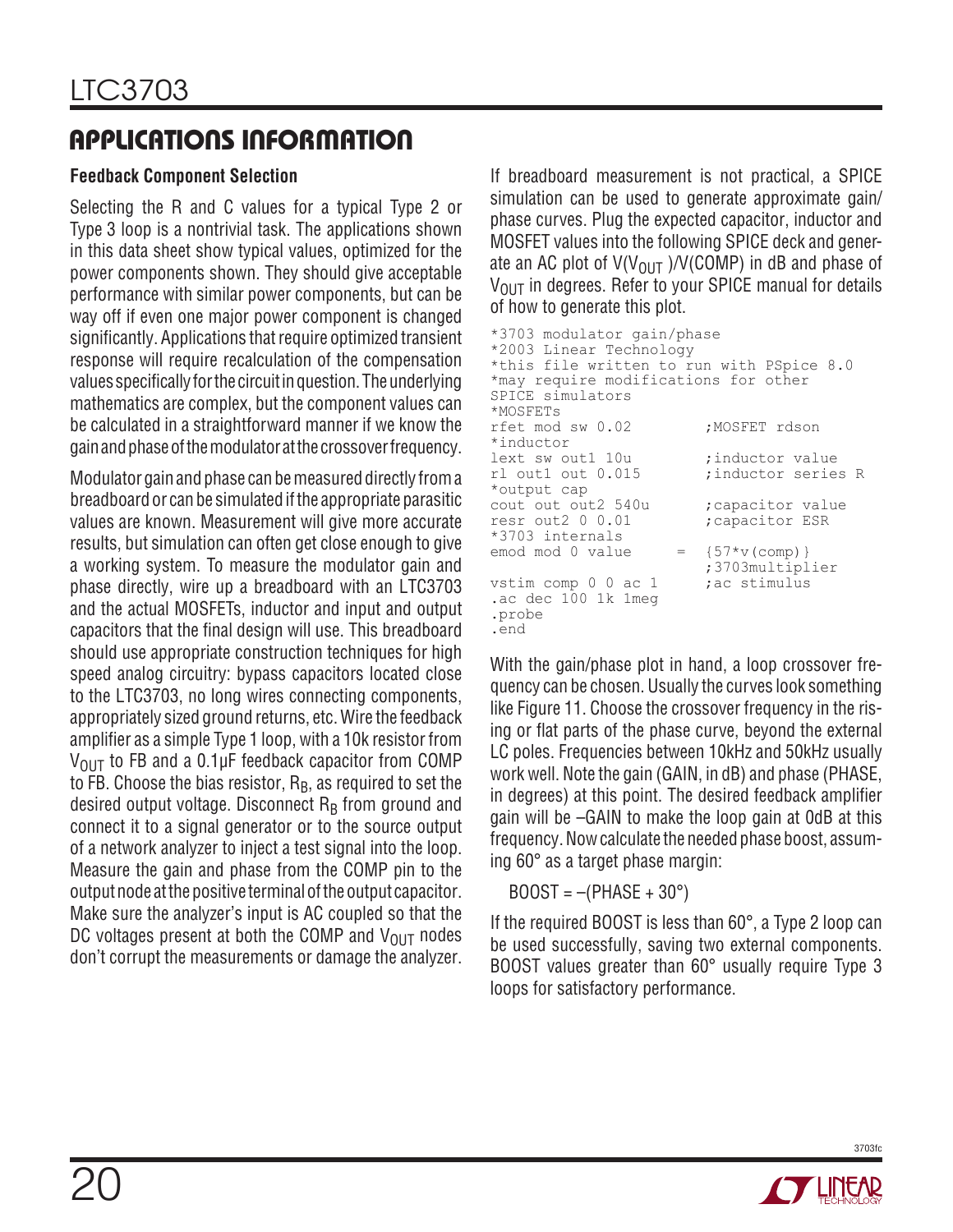Finally, choose a convenient resistor value for R1 (10k is usually a good value). Now calculate the remaining values:

(K is a constant used in the calculations)

f = chosen crossover frequency

 $G = 10^{(GAIN/20)}$  (this converts GAIN in dB to G in absolute gain)

> $\overline{1}$  $\overline{\phantom{a}}$

#### **TYPE 2 Loop:**

$$
K = \tan\left(\frac{BOOST}{2} + 45^{\circ}\right)
$$
  
\n
$$
C2 = \frac{1}{2\pi \cdot 1 \cdot G \cdot K \cdot R1}
$$
  
\n
$$
C1 = C2(K^{2} - 1)
$$
  
\n
$$
R2 = \frac{K}{2\pi \cdot 1 \cdot C1}
$$
  
\n
$$
R_{B} = \frac{V_{REF}(R1)}{V_{OUT} - V_{REF}}
$$

#### **TYPE 3 Loop:**

$$
K = \tan^2\left(\frac{BOOST}{4} + 45^\circ\right)
$$
  
\n
$$
C2 = \frac{1}{2\pi \cdot 6 \cdot 6 \cdot 81}
$$
  
\n
$$
C1 = C2(K-1)
$$
  
\n
$$
R2 = \frac{\sqrt{K}}{2\pi \cdot 6 \cdot 61}
$$
  
\n
$$
R3 = \frac{R1}{K-1}
$$
  
\n
$$
C3 = \frac{1}{2\pi f \sqrt{K \cdot R3}}
$$
  
\n
$$
R_B = \frac{V_{REF}(R1)}{V_{OUT} - V_{REF}}
$$

#### **Boost Converter Design**

The following sections discuss the use of the LTC3703 as a step-up (boost) converter. In boost mode, the LTC3703 can step-up output voltages as high as 80V.

These sections discuss only the design steps specific to a boost converter. For the design steps common to both a buck and a boost, see the applicable section in the buck mode section. An example of a boost converter circuit is shown in the Typical Applications section. To operate the LTC3703 in boost mode, the INV pin should be tied to the  $V_{CC}$  voltage (or a voltage above 2V). Note that in boostmode, pulse-skipoperationandthe line feedforward compensation are disabled.

For a boost converter, the duty cycle of the main switch is:

$$
D = \frac{V_{OUT} - V_{IN}}{V_{OUT}}
$$

For high  $V_{\text{OUT}}$  to  $V_{\text{IN}}$  ratios, the maximum  $V_{\text{OUT}}$  is limited by the LTC3703's maximum duty cycle which is typically 93%. The maximum output voltage is therefore:

$$
V_{OUT(MAX)} = \frac{V_{IN(MIN)}}{1 - D_{MAX}} \approx 14 V_{IN(MIN)}
$$

### **Boost Converter: Inductor Selection**

In a boost converter, the average inductor current equals the average input current. Thus, the maximum average inductor current can be calculated from:

$$
I_{L(MAX)} = \frac{I_{O(MAX)}}{1 - D_{MAX}} = I_{O(MAX)} \cdot \frac{V_0}{V_{IN(MIN)}}
$$

Similar to a buck converter, choose the ripple current to be 20% to 40% of  $I_{L(MAX)}$ . The ripple current amplitude then determines the inductor value as follows:

$$
L = \frac{V_{IN(MIN)}}{\Delta I_L \cdot f} \cdot D_{MAX}
$$

The minimum required saturation current for the inductor is:

 $I_{L(SAT)} > I_{L(MAX)} + \Delta I_{L}/2$ 

#### **Boost Converter: Power MOSFET Selection**

For information about choosing power MOSFETs for a boost converter, see the Power MOSFET Selection section for the buck converter, since MOSFET selection is similar.

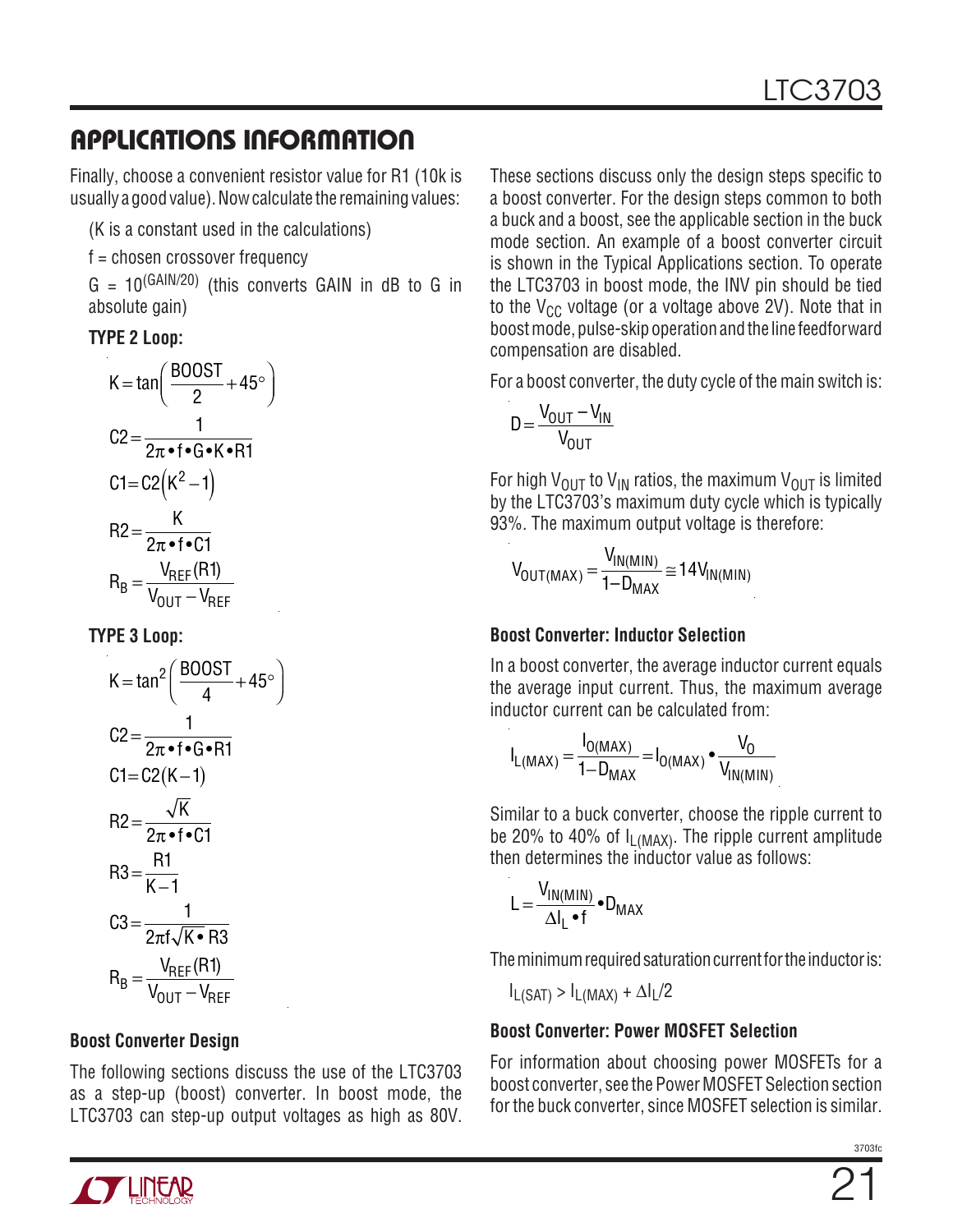However, note that the power dissipation equations for the MOSFETs at maximum output current in a boost converter are:

$$
P_{MAIN} = D_{MAX} \left(\frac{I_{MAX}}{1 - D_{MAX}}\right)^{2} (1 + \delta) R_{DS(ON)} +
$$

$$
\frac{1}{2} V_{O}^{2} \left(\frac{I_{MAX}}{1 - D_{MAX}}\right) (R_{DR}) (C_{MILLER}) \bullet
$$

$$
\left[\frac{1}{V_{CC} - V_{TH(IL)}} + \frac{1}{V_{TH(IL)}}\right] (f)
$$

$$
P_{SYNC} = -\left(\frac{1}{1 - D_{MAX}}\right) (I_{MAX})^{2} (1 + \delta) R_{DS(ON)}
$$

#### **Boost Converter: Output Capacitor Selection**

In boost mode, the output capacitor requirements are more demanding due to the fact that the current waveform is pulsed instead of continuous as in a buck converter. The choice of component(s) is driven by the acceptable ripple voltage which is affected by the ESR, ESL and bulk capacitance as shown in Figure 15. The total output ripple voltage is:

$$
\Delta V_{\text{OUT}} = I_{\text{O}(MAX)} \left( \frac{1}{f \cdot C_{\text{OUT}}} + \frac{ESR}{1 - D_{MAX}} \right)
$$

where the first term is due to the bulk capacitance and second term due to the ESR.



**Figure 15. Output Voltage Ripple Waveform for a Boost Converter**

The choice of output capacitor is driven also by the RMS ripple current requirement. The RMS ripple current is:

$$
I_{RMS(COUT)} \approx I_{O(MAX)} \cdot \sqrt{\frac{V_0 - V_{IN(MIN)}}{V_{IN(MIN)}}}
$$

At lower output voltages (less than 30V), it may be possible to satisfy both the output ripple voltage and RMS ripple current requirements with one or more capacitors of a single capacitor type. However, at output voltages above 30V where capacitors with both low ESR and high bulk capacitance are hard to find, the best approach is to use a combination of aluminum and ceramic capacitors (see discussion in Input Capacitor section for the buck converter). With this combination, the ripple voltage can be improved significantly. The low ESR ceramic capacitor will minimize the ESR step, while the electrolytic will supply the required bulk capacitance.

#### **Boost Converter: Input Capacitor Selection**

The input capacitor of a boost converter is less critical than the output capacitor, due to the fact that the inductor is in series with the input and the input current waveform is continuous. The input voltage source impedance determines the size of the input capacitor, which is typically in the range of 10µF to 100µF. A low ESR capacitor is recommended though not as critical as for the output capacitor.

The RMS input capacitor ripple current for a boost converter is:

$$
I_{RMS(CIN)} = 0.3 \cdot \frac{V_{IN(MIN)}}{L \cdot f} \cdot D_{MAX}
$$

Please note that the input capacitor can see a very high surge current when a battery is suddenly connected to the input of the converter and solid tantalum capacitors can fail catastrophically under these conditions. **Be sure to specify surge-tested capacitors!**

### **Boost Converter: Current Limit Programming**

The LTC3703 provides current limiting in boost mode by monitoring the  $V_{DS}$  of the main switch during its on-time and comparing it to the voltage at  $I_{MAX}$ . To set the current limit, calculate the expected voltage drop across the MOSFET at the maximum desired inductor current and maximum junction temperature. The maximum inductor current is a function of both duty cycle and maximum load current, so the limit must be set for the maximum

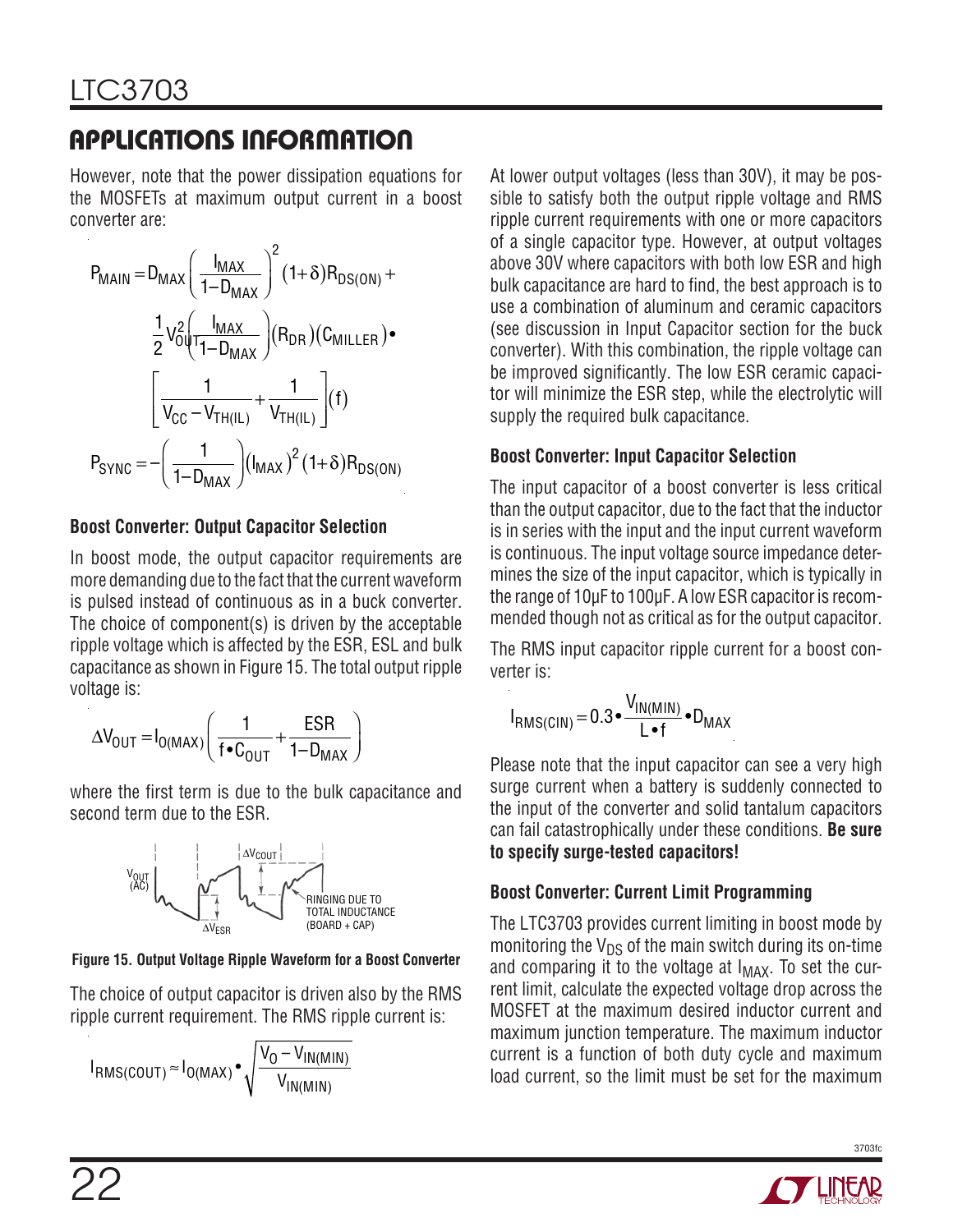expected duty cycle (minimum  $V_{IN}$ ) in order to ensure that the current limit does not kick in at loads  $< I_{O(MAX)}$ :

$$
V_{PROG} = \frac{I_{O(MAX)}}{1 - D_{MAX}} R_{DS(ON)}(1+\delta)
$$

$$
= \left(\frac{V_{OUT}}{V_{IN(MIN)}}\right) I_{O(MAX)} \cdot R_{DS(ON)}(1+\delta)
$$

Once  $V_{PROG}$  is determined,  $R_{IMAX}$  is chosen as follows:

 $R_{IMAX} = V_{PROG}/12\mu A$ 

Note that in a boost mode architecture, it is only possible to provide protection for "soft" shorts where  $V_{OIII} > V_{IN}$ . For hard shorts, the inductor current is limited only by the input supply capability. Refer to Current Limit Programming for buck mode for further considerations for current limit programming.

#### **Boost Converter: Feedback Loop/Compensation**

Compensating a voltage mode boost converter is unfortunately more difficult than for a buck converter. This is due to an additional right-half plane (RHP) zero that is present in the boost converter but not in a buck. The additional phase lag resulting from the RHP zero is difficult if not impossible to compensate even with a Type 3 loop, so the best approach is usually to roll off the loop gain at a lower frequency than what could be achievable in buck converter.

A typical gain/phase plot of a voltage mode boost converter is shown in Figure 16. The modulator gain and phase can be measured as described for a buck converter or can be estimated as follows:

GAIN (COMP-to-V<sub>OUT</sub> DC gain) =  $20 \text{Log}(V_{OUT}^2/V_{IN})$ Dominant Pole: f $_{\text{P}}$  =  $\mathsf{V}_{\mathsf{IN}}$  $\rm V_{\rm OUT}$  $\cdot \frac{1}{2}$ 2π $\sqrt$ LC

Since significant phase shift begins at frequencies above the dominant LC pole, choose a crossover frequency no greater than about half this pole frequency. The gain of the compensation network should equal –GAIN at this frequency so that the overall loop gain is 0dB here. The



**Figure 16. Transfer Function of Boost Modulator**

compensation component to achieve this, using a Type 1 amplifier (see Figure 12), is:

$$
G = 10^{-GAIN/20}
$$

$$
C1 = 1/(2\pi \cdot f \cdot G \cdot R1)
$$

### **Run/Soft-Start Function**

The RUN/SS pin is a multipurpose pin that provide a softstart function and a means to shut down the LTC3703. Soft-start reduces the input supply's surge current by gradually increasing the duty cycle and can also be used for power supply sequencing.

Pulling RUN/SS below 0.9V puts the LTC3703 into a low quiescent current shutdown ( $I_0 \approx 50 \mu A$ ). This pin can be driven directly from logic as shown in Figure 17. Releasing the RUN/SS pin allows an internal 4µA current source to



**Figure 17. LTC3703 Start-Up Operation**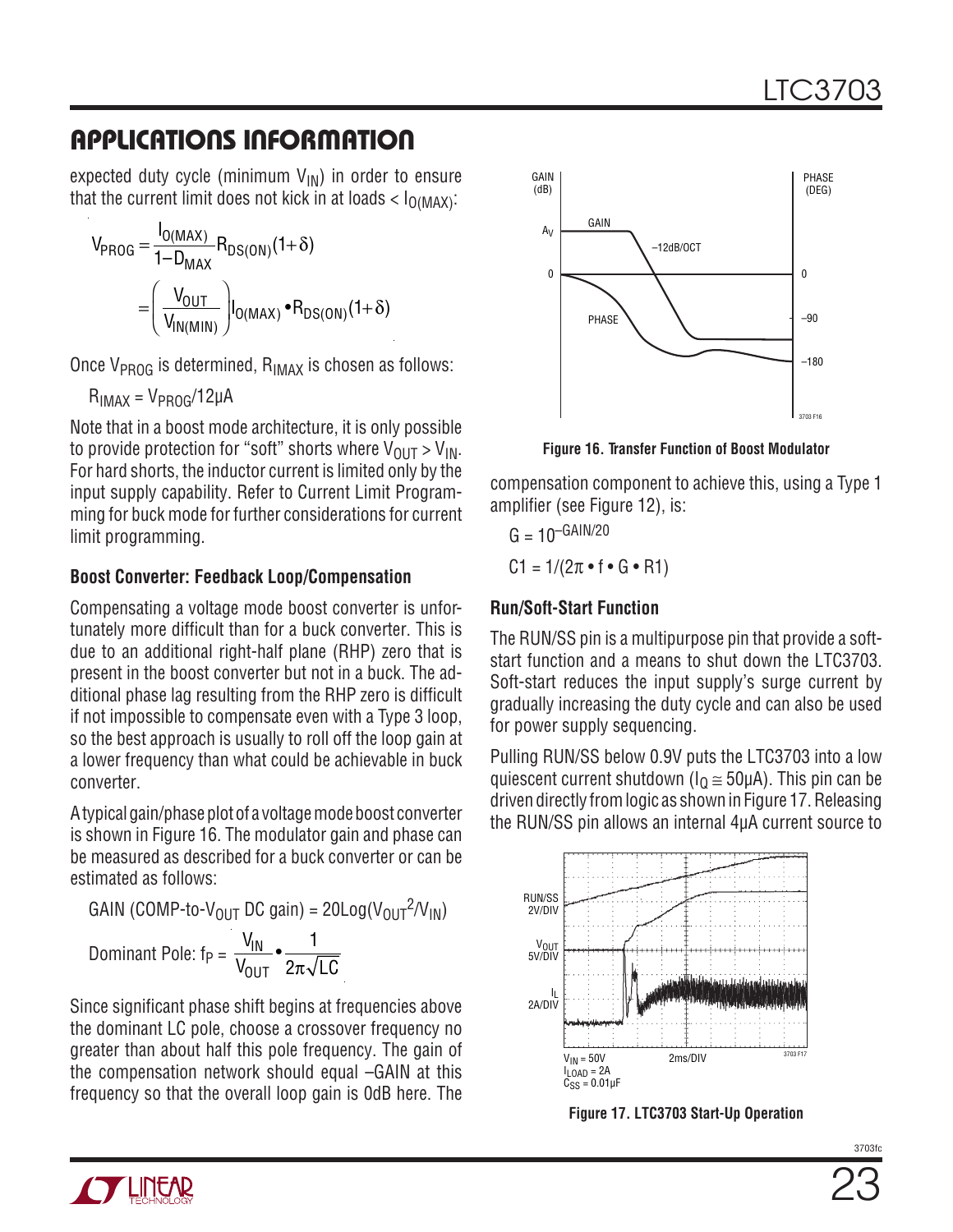charge up the soft-start capacitor  $C_{SS}$ . When the voltage on RUN/SS reaches 0.9V, the LTC3703 begins operating at its minimum on-time. As the RUN/SS voltage increases from 1.4V to 3V, the duty cycle is allowed to increase from 0% to 100%. Theduty cycle controlminimizes input supply inrush current and eliminates output voltage overshoot at start-up and ensures current limit protection even with a hard short. The RUN/SS voltage is internally clamped at 4V.

If RUN/SS starts at 0V, the delay before starting is approximately:

$$
t_{\text{DELAY}, \text{START}} = \frac{1V}{4\mu A} C_{SS} = (0.25s/\mu F) C_{SS}
$$

plus an additional delay, before the output will reach its regulated value, of:

$$
t_{\text{DELAY,REG}}\geq \frac{3V-1V}{4\mu A}C_{SS}=(0.5s/\mu F)C_{SS}
$$

The start delay can be reduced by using diode D1 in Figure 18.





#### **MODE/SYNC Pin (Operating Mode and Secondary Winding Control)**

The MODE/SYNC pin is a dual function pin that can be used for enabling or disabling pulse-skip mode operation and also as an external clock input for synchronizing the internal oscillator (see next section). Pulse-skip mode is enabled when the MODE/SYNC pin is above 0.8V and is disabled, i.e., forced continuous, when the pin is below 0.8V.

In addition to providing a logic input to force continuous operation and external synchronization, the MODE/SYNC pin provides a means to regulate a flyback winding output as shown in Figure 10c. The auxiliary output is taken from a second winding on the core of the inductor, converting it to a transformer. The auxiliary output voltage is set by

$$
V_{\text{SEC}} \approx (N + 1)V_{\text{OUT}}
$$

Since the secondary winding only draws current when the synchronous switch is on, load regulation at the auxiliary output will be relatively good as long as the main output is running in continuous mode. As the load on the primary output drops and the LTC3703 switches to pulse-skip mode operation, the auxiliary output may not be able to maintain regulation, especially if the load on the auxiliary output remains heavy. To avoid this, the auxiliary output voltage can be divided down with a conventional feedback resistor stringwith the divided auxiliary output voltage fed back to the MODE/SYNC pin. The MODE/SYNC threshold is trimmed to 800mV with 20mV of hysteresis, allowing precise control of the auxiliary voltage and is set as follows:

$$
V_{SEC(MIN)} \approx 0.8V \left(1 + \frac{R1}{R2}\right)
$$

where R1 and R2 are shown in Figure 10c.

If the LTC3703 is operating in pulse-skip mode and the auxiliary output voltage drops below  $V_{\text{SEC(MIN)}}$ , the MODE/ SYNC pin will trip and the LTC3703 will resume continuous operation regardless of the load on the main output. Thus, the MODE/SYNC pin removes the requirement that power must be drawn from the inductor primary in order to extract power from the auxiliary winding. With the loop in continuous mode (MODE/SYNC < 0.8V), the auxiliary outputs may nominally be loaded without regard to the primary output load.

The following table summarizes the possible states available on the MODE/SYNC pin:

| 14 J I G I                    |                                                             |  |  |
|-------------------------------|-------------------------------------------------------------|--|--|
| <b>MODE/SYNC PIN</b>          | <b>CONDITION</b>                                            |  |  |
| DC Voltage: 0V to 0.75V       | <b>Forced Continuous</b><br><b>Current Reversal Enabled</b> |  |  |
| DC Voltage: $\geq 0.87V$      | Pulse-Skip Mode Operation<br>No Current Reversal            |  |  |
| <b>Feedback Resistors</b>     | Regulating a Secondary Winding                              |  |  |
| Ext. Clock: $0V$ to $\geq 2V$ | <b>Forced Continuous</b><br><b>Current Reversal Enabled</b> |  |  |

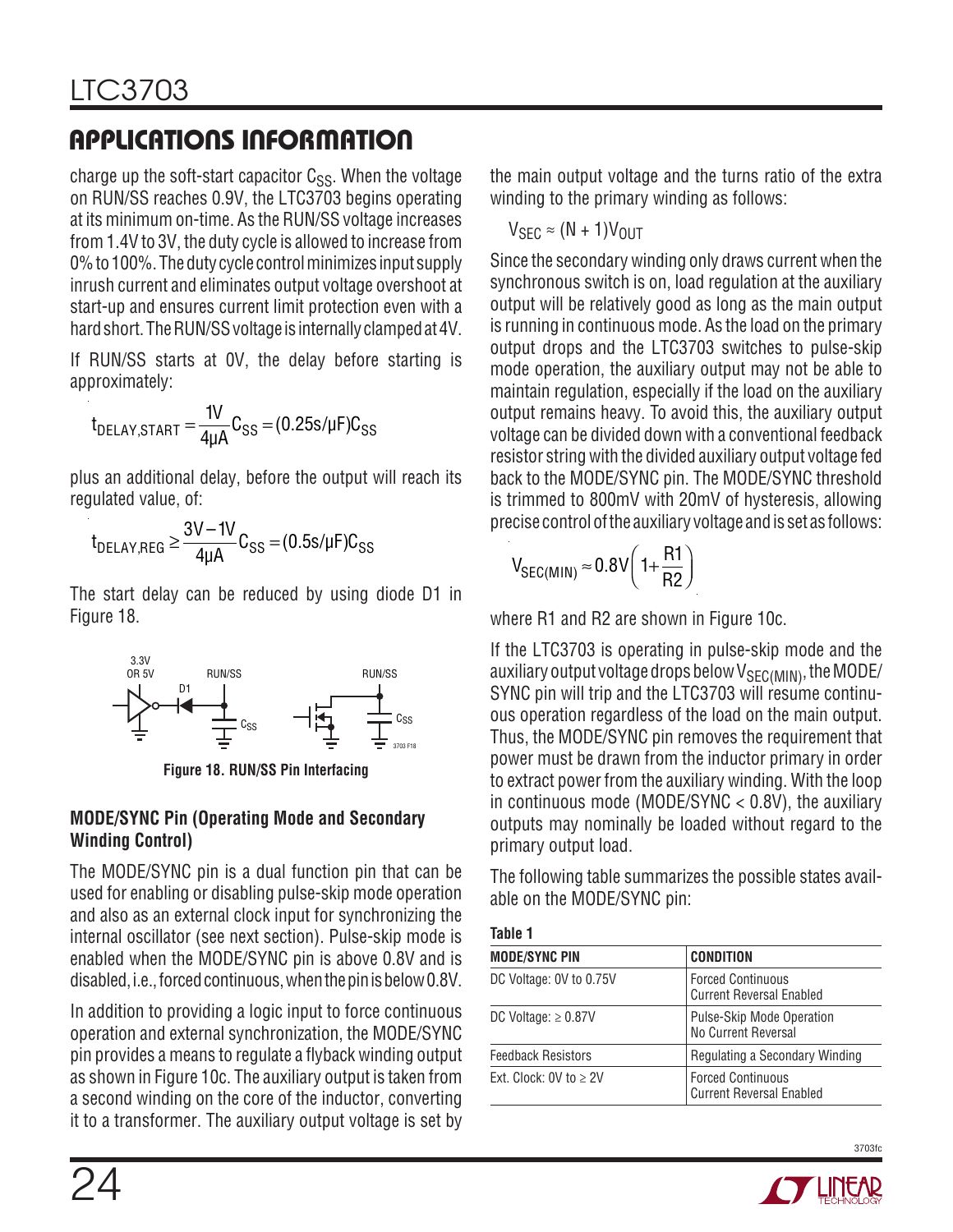### **MODE/SYNC Pin (External Synchronization)**

The internal LTC3703 oscillator can be synchronized to an external oscillator by applying and clocking the MODE/ SYNC pin with a signal above 2V<sub>P-P</sub>. The internal oscillator locks to the external clock after the second clock transition is received. When external synchronization is detected, LTC3703 will operate in forced continuous mode. If an external clock transition is not detected for three successive periods, the internal oscillator will revert to the frequency programmed by the  $R_{SFT}$  resistor. The internal oscillator can synchronize to frequencies between 100kHz and 600kHz, independent of the frequency programmed by the  $R_{\text{SET}}$  resistor. However, it is recommended that an  $R_{\text{SET}}$ resistor be chosen such that the frequency programmed by the  $R_{\text{SFT}}$  resistor is close to the expected frequency of the external clock. In this way, the best converter operation (ripple, component stress, etc) is achieved if the external clock signal is lost.

#### **Fault Conditions: Output Overvoltage Protection (Crowbar)**

The output overvoltage crowbar is designed to blow a system fuse in the input lead when the output of the regulator rises much higher than nominal levels. This condition causes huge currents to flow, much greater than in normal operation. This feature is designed to protect against a shorted top MOSFET; it does not protect against a failure of the controller itself.

The comparator (MAX in the Functional Diagram) detects overvoltage faults greater than 5% above the nominal output voltage. When this condition is sensed the top MOSFET is turned off and the bottom MOSFET is forced on. The bottom MOSFET remains on continuously for as long as the OV condition persists; if  $V_{OIIT}$  returns to a safe level, normal operation automatically resumes.

#### **Minimum On-Time Considerations (Buck Mode)**

Minimum on-time  $t_{ON(MIN)}$  is the smallest amount of time that the LTC3703 is capable of turning the top MOSFET on and off again. It is determined by internal timing delays and the amount of gate charge required to turn on the top MOSFET. Low duty cycle applications may approach this minimum on-time limit and care should be taken to ensure that:

$$
t_{ON} = \frac{V_{OUT}}{V_{IN} \cdot f} > t_{ON(MIN)}
$$

where  $t_{ON(MIN)}$  is typically 200ns.

If the duty cycle falls below what can be accommodated by the minimum on-time, the LTC3703 will begin to skip cycles. The output will be regulated, but the ripple current and ripple voltage will increase. If lower frequency operation is acceptable, the on-time can be increased above  $t_{ON(MIN)}$  for the same step-down ratio.

#### **Pin Clearance/Creepage Considerations**

The LTC3703 is available in two packages (GN16 and G28) both with identical functionality. The GN16 package gives the smallest size solution, however the 0.013" (minimum) space between pins may not provide sufficient PC board trace clearance between high and low voltage pins in higher voltage applications. Where clearance is an issue, the G28 package should be used. The G28 package has four unconnected pins between the all adjacent high voltage and low voltage pins, providing  $5(0.0106") = 0.053"$  clearance which will be sufficient for most applications up to 100V. For more information, refer to the printed circuit board design standards described in IPC-2221 (www.ipc.org).

#### **Efficiency Considerations**

The efficiency of a switching regulator is equal to the output power divided by the input power (x100%). Percent efficiency can be expressed as:

%Efficiency =  $100\% - (L1 + L2 + L3 + ...)$ 

where L1, L2, etc. are the individual losses as a percentage of input power. It is often useful to analyze the individual losses to determine what is limiting the efficiency and what change would produce the most improvement. Although all dissipative elements in the circuit produce losses, four main sources usually account for most of the losses in LTC3703 circuits: 1) LTC3703  $V_{CC}$  current, 2) MOSFET gate current, 3) <sup>2</sup>R losses, 4) Topside MOSFET transition losses.

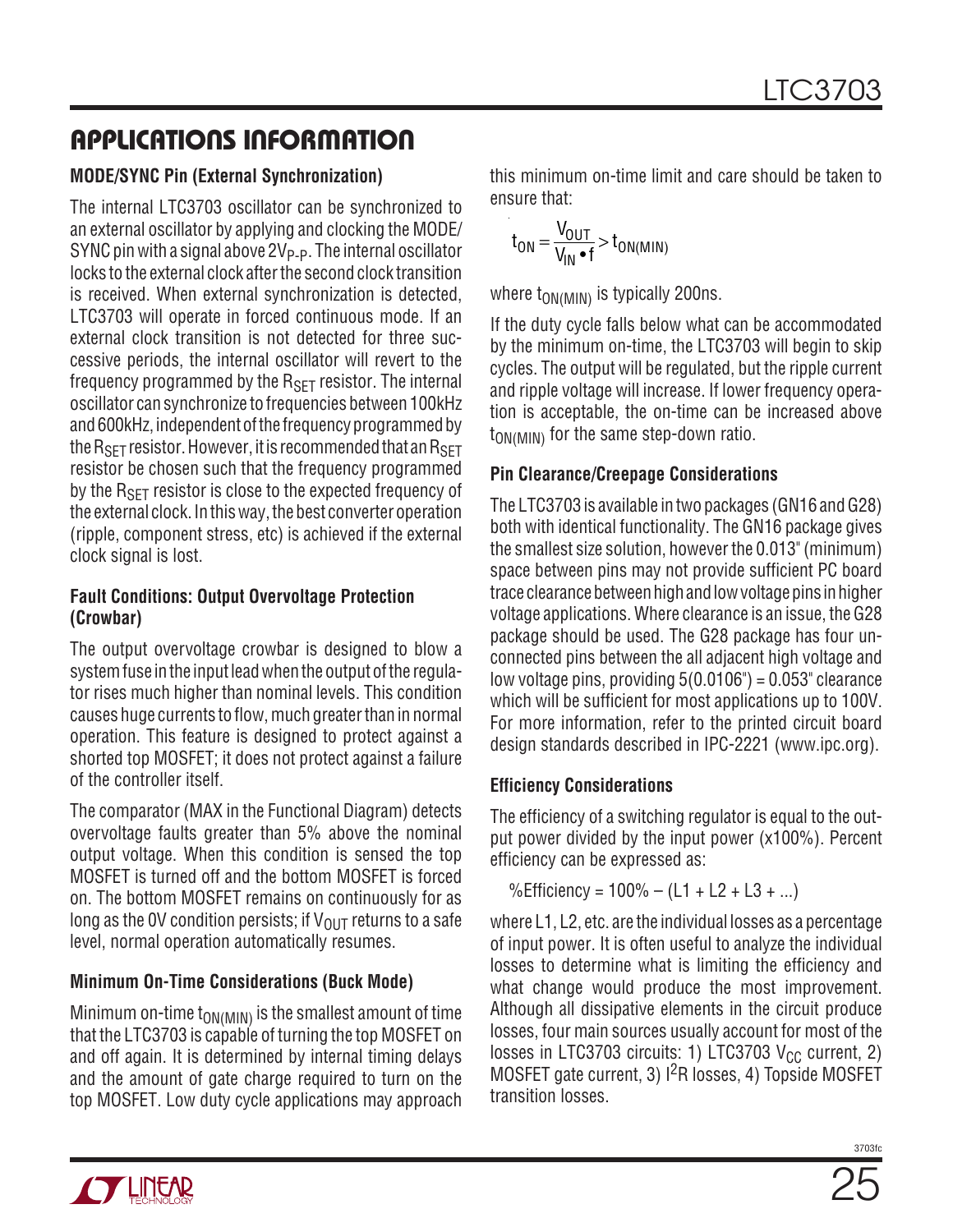- 1.  $V_{CC}$  supply current. The  $V_{CC}$  current is the DC supply current given in the Electrical Characteristics table which powers the internal control circuitry of the LTC3703. Total supply currentis typically about 2.5mAandusually results in a small (<1%) loss which is proportional to  $V_{C.C.}$
- 2. DRV $_{\rm CC}$  current is MOSFET driver current. This current results from switching the gate capacitance of the power MOSFETs. Each time a MOSFET gate is switched on and then off, a packet of gate charge  $\mathbb{Q}_G$  moves from  $DRV_{CC}$  to ground. The resulting dQ/dt is a current out of the DRV<sub>CC</sub> supply. In continuous mode,  $I_{DRVCC}$  =  $f(Q_{G(TOP)} + Q_{G(BOT)})$ , where  $Q_{G(TOP)}$  and  $Q_{G(BOT)}$  are the gate charges of the top and bottom MOSFETs.
- 3. I<sup>2</sup>R losses are predicted from the DC resistances of MOSFETs, the inductor and input and output capacitor ESR. In continuous mode, the average output current flows through L but is "chopped" between the topside MOSFET and the synchronous MOSFET. If the two MOSFETs have approximately the same  $R_{DS(ON)}$ , then the resistance of one MOSFET can simply be summed with the DCR resistance of L to obtain  $I^2R$  losses. For example, if each R<sub>DS(ON)</sub> =  $25 \text{m}\Omega$  and R<sub>L</sub> =  $25 \text{m}\Omega$ , then total resistance is  $50 \text{m}\Omega$ . This results in losses ranging from 1% to 5% as the output current increases from 1A to 5A for a 5V output.
- 4. Transition losses apply only to the topside MOSFET in buck mode and they become significant when operating at higher input voltages (typically 20V or greater). Transition losses can be estimated from the second term of the P<sub>MAIN</sub> equation found in the Power MOSFET Selection section.

The transition losses can become very significant at the high end of the LTC3703 operating voltage range. To improve efficiency, one may consider lowering the frequency and/or using MOSFETs with lower  $C<sub>RSS</sub>$  at the expense of higher  $R_{DS(ON)}$ .

Other losses including  $C_{IN}$  and  $C_{OUT}$  ESR dissipative losses, Schottky conduction losses during dead time, and inductor core losses generally account for less than 2% total additional loss.

### **Transient Response**

Due to the high gain error amplifier and line feedforward compensation of the LTC3703, the output accuracy due to DC variations in input voltage and output load current will be almost negligible. For the few cycles following a load transient, however, the output deviation may be larger while the feedback loop is responding. Consider a typical 48V input to 5V output application circuit, subjected to a 1A to 5A load transient. Initially, the loop is in regulation and the DC current in the output capacitor is zero. Suddenly, an extra  $4A (= 5A - 1A)$  flows out of the output capacitor while the inductor is still supplying only 1A. This sudden change will generate a  $(4A) \cdot (R_{FSR})$  voltage step at the output; with a typical 0.015Ω output capacitor ESR, this is a 60mV step at the output.

The feedback loop will respond and will move at the bandwidth allowed by the external compensation network towards a new duty cycle. If the unity-gain crossover frequency is set to 50kHz, the COMP pin will get to 60% of the way to 90% duty cycle in 3µs. Now the inductor is seeing 43V across itself for a large portion of the cycle and its current will increase from 1A at a rate set by di/  $dt = V/L$ . If the inductor value is 10 $\mu$ H, the peak di/dt will be 43V/10µH or 4.3A/µs. Sometime in the next few microseconds after the switch cycle begins, the inductor current will have risen to the 5A level of the load current and the output voltage will stop dropping. At this point, the inductor current will rise somewhat above the level of the output current to replenish the charge lost from the output capacitor during the load transient. With a properly compensated loop, the entire recovery time will be inside of 10µs.

Most loads care only about the maximum deviation from ideal, which occurs somewhere in the first two cycles after the load step hits. During this time, the output capacitor does all the work until the inductor and control loop regain control. The initial drop (or rise if the load steps down) is entirely controlled by the ESR of the capacitor and amounts to most of the total voltage drop. To minimize this drop, choose a lowESRcapacitor and/orparallelmultiple capacitors at the output. The capacitance value accounts for the rest of the voltage drop until the inductor current rises.

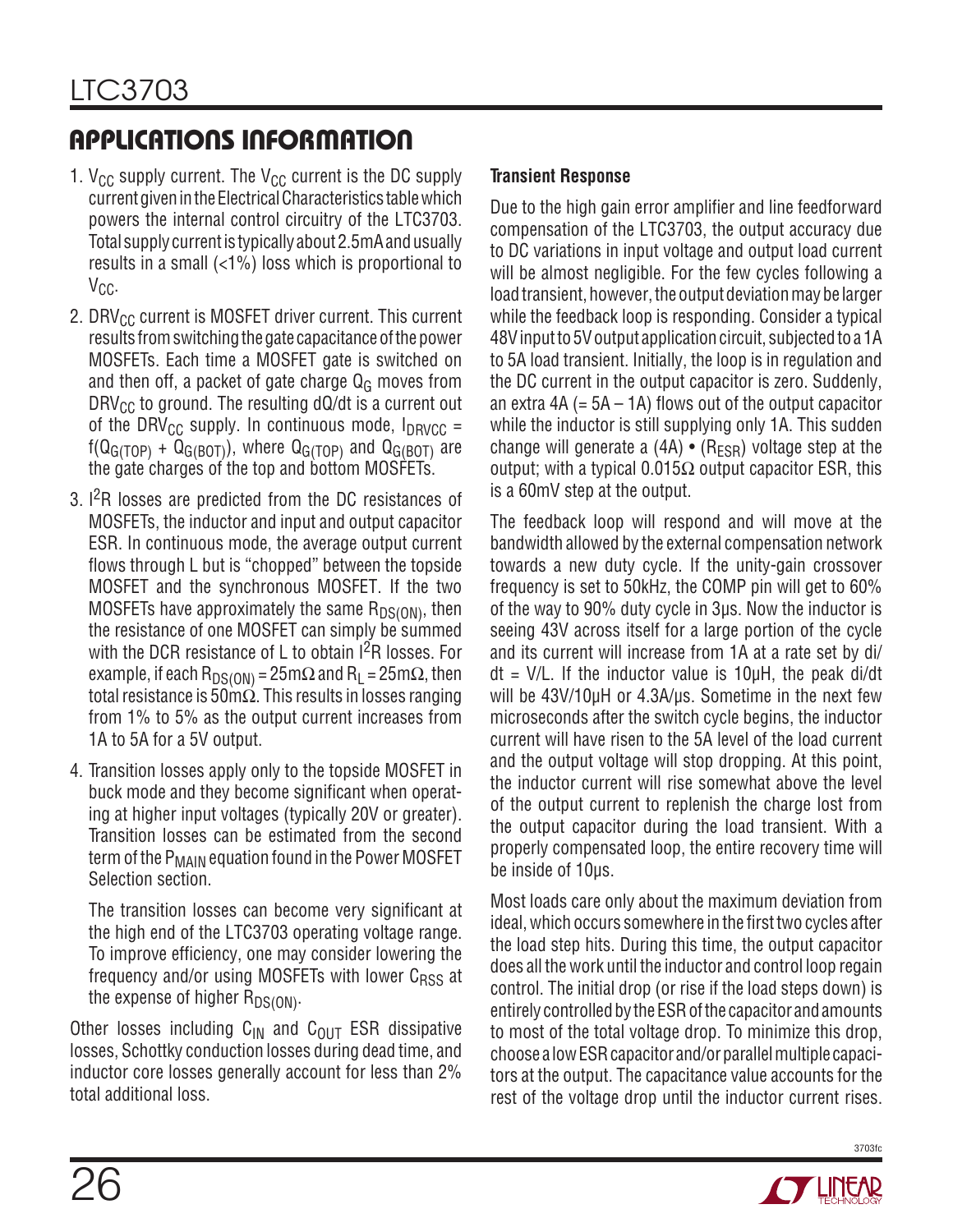With most output capacitors, several devices paralleled to get the ESR down will have so much capacitance that this drop term is negligible. Ceramic capacitors are an exception; a small ceramic capacitor can have suitably low ESR with relatively small values of capacitance, making this second drop term more significant.

#### **Optimizing Loop Compensation**

Loop compensation has a fundamental impact on transient recovery time, the time it takes the LTC3703 to recover after the output voltage has dropped due to a load step. Optimizing loop compensation entails maintaining the highest possible loop bandwidth while ensuring loop stability. The feedback component selection section describes in detail the techniques used to design an optimized Type 3 feedback loop, appropriate for most LTC3703 systems.

#### **Measurement Techniques**

Measuring transient response presents a challenge in two respects: obtaining an accurate measurement and generating a suitable transient to test the circuit. Output measurements should be taken with a scope probe directly across the output capacitor. Proper high frequency probing techniques should be used. In particular, don't use the 6" groundleadthat comeswiththeprobe! Use anadapterthat fits on the tip of the probe and has a short ground clip to ensure that inductance in the ground path doesn't cause a bigger spike than the transient signal being measured. Conveniently, the typical probe tip ground clip is spaced just right to span the leads of a typical output capacitor.

Now that we know how to measure the signal, we need to have something to measure. The ideal situation is to use the actual load for the test and switch it on and off while watching the output. If this isn't convenient, a current step generator is needed. This generator needs to be able to turn on and off in nanoseconds to simulate a typical switching logic load, so stray inductance and long clip leads between the LTC3703 and the transient generator must be minimized.

Figure 19 shows an example of a simple transient generator. Be sure to use a noninductive resistor as the load element—many power resistors use an inductive spiral pattern and are not suitable for use here. A simple solution



**Figure 19. Transient Load Generator**

is to take ten 1/4W film resistors and wire them in parallel to get the desired value. This gives a noninductive resistive load which can dissipate 2.5W continuously or 50W if pulsed with a 5% duty cycle, enough for most LTC3703 circuits. Solder the MOSFET and the resistor(s) as close to the output of the LTC3703 circuit as possible and set up the signal generator to pulse at a 100Hz rate with a 5% duty cycle. This pulses the LTC3703 with 500µs transients 10ms apart, adequate for viewing the entire transient recovery time for both positive and negative transitions while keeping the load resistor cool.

#### **Design Example**

As a design example, take a supply with the following specifications:  $V_{IN}$  = 36V to 72V (48V nominal),  $V_{OIII}$  = 12V  $\pm 5\%$ ,  $I_{OUT(MAX)} = 10A$ , f = 250kHz. First, calculate  $R_{\text{SFT}}$  to give the 250kHz operating frequency:

 $R_{\text{SFT}} = 7100/(250 - 25) = 31.6k$ 

Next, choose the inductor value for about 40% ripple current at maximum  $V_{IN}$ :

$$
L = \frac{12V}{(250kHz)(0.4)(10A)} \left(1 - \frac{12}{72}\right) = 10\mu H
$$

With 10µH inductor, ripple current will vary from 3.2A to 4A (32% to 40%) over the input supply range.

Next, verify that the minimum on-time is not violated. The minimum on-time occurs at maximum  $V_{IN}$ :

$$
t_{ON(MIN)} = \frac{V_{OUT}}{V_{IN(MIN)}(f)} = \frac{12}{72(250kHz)} = 667ns
$$

which is above the LTC3703's 200ns minimum on-time.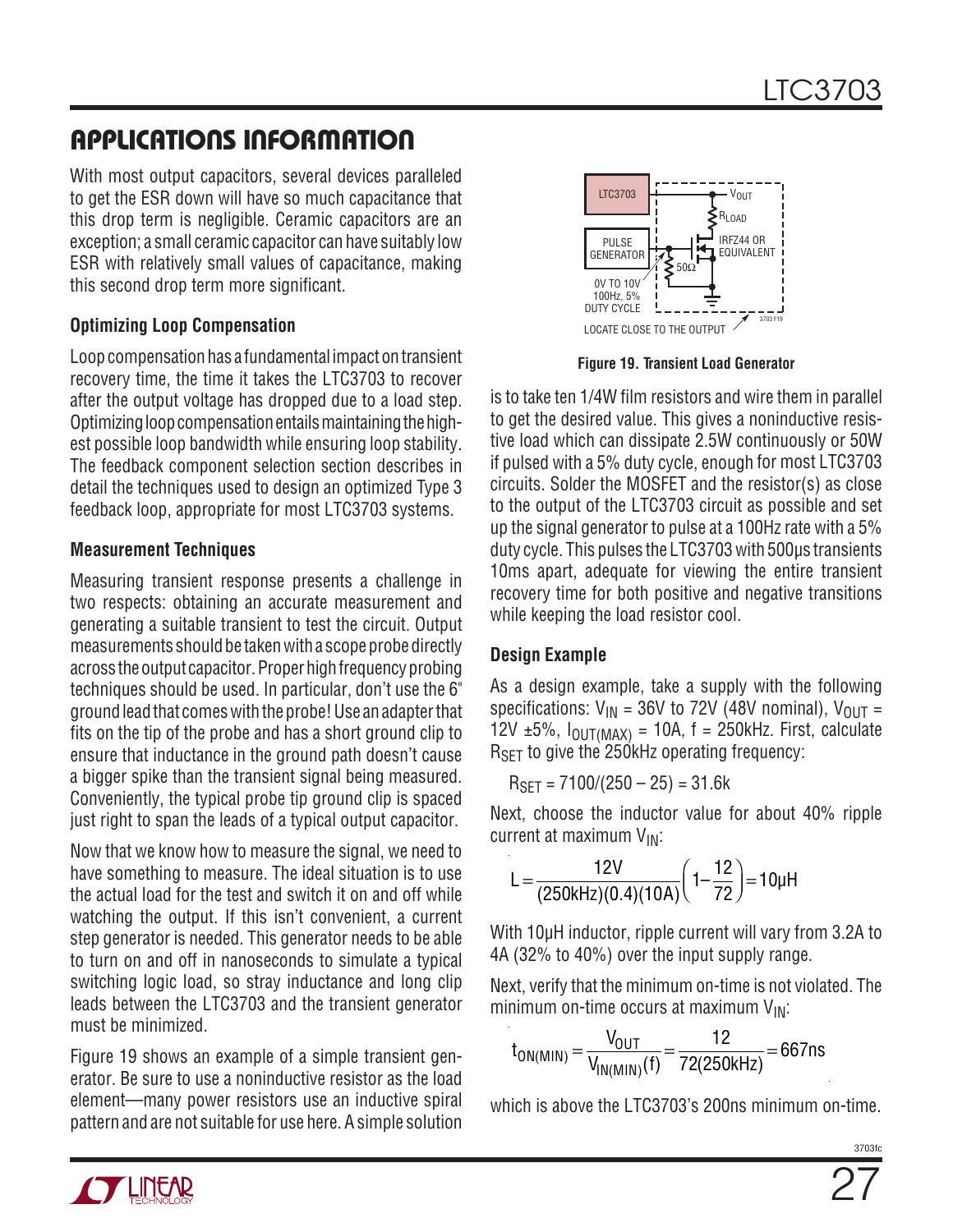Next, choose the top and bottom MOSFET switch. Since the drain of each MOSFET will see the full supply voltage 72V (max) plus any ringing, choose a 100V MOSFET to provide a margin of safety. Si7456DP has a 100V BV $_{\text{DSS}}$ ,  $R_{DS(ON)} = 25 \text{m}\Omega$  (max), δ = 0.009/°C, C<sub>MILLER</sub> = (19nC  $-10nC$ )/50V = 180pF, V<sub>GS(MILLER)</sub> = 4.7V,  $\theta_{JA}$  = 20°C/W. The power dissipation can be estimated at maximum input voltage, assuming a junction temperature of 100°C (30°C above an ambient of 70°C):

$$
P_{\text{MAIN}} = \frac{12}{72}(10)^2 [1 + 0.009(100 - 25)](0.025)
$$
  
+  $(72)^2 \left(\frac{10}{2}\right)(2)(180pF) \cdot \left(\frac{1}{10 - 4.7} + \frac{1}{4.7}\right)(250k)$   
= 0.70W + 0.94W = 1.64W

And double check the assumed  $T_J$  in the MOSFET:

 $T_{\rm J}$  = 70°C + (1.64W)(20°C/W) = 103°C

Since the synchronous MOSFET will be conducting over twice as long each period (almost 100% of the period in short circuit) as the top MOSFET, use two Si7456DP MOSFETs on the bottom:

$$
P_{SYNC} = \left(\frac{72 - 12}{72}\right) (10)^2 [1 + 0.009(100 - 25)] \bullet
$$

$$
\left(\frac{0.025}{2}\right) = 1.74 \text{W}
$$

 $T_J = 70^{\circ}C + (1.74W)(20^{\circ}C/W) = 105^{\circ}C$ 

Next, set the current limit resistor. Since  $I_{MAX} = 10A$ , the limit should be set such that the minimum current limit is  $>$ 10A. Minimum current limit occurs at maximum R $_{\text{DS}(\text{ON})}$ . Using the above calculation for bottom MOSFET  $T_{\rm J}$ , the max R<sub>DS(ON)</sub> = (25mΩ/2) [1 + 0.009 (105-25)] = 21.5mΩ.

Therefore,  $I_{MAX}$  pin voltage should be set to (10A)(0.0215)  $= 0.215V$ . The R<sub>SFT</sub> resistor can now be chosen to be  $0.215V/12\mu A = 18k$ .

 $C_{\text{IN}}$  is chosen for an RMS current rating of about 5A  $(I_{MAX}/2)$  at 85°C. For the output capacitor, two low ESR OS-CON capacitors (18m $\Omega$  each) are used to minimize output voltage changes due to inductor current ripple and load steps. The ripple voltage will be:

$$
\Delta V_{\text{OUT(RIPPLE)}} = \Delta I_{L(MAX)} (ESR) = (4A)(0.018 \Omega/2)
$$
  
= 36mV

However, a 0A to 10A load step will cause an output voltage change of up to:

 $\Delta V_{\text{OUT(STEP)}} = \Delta I_{\text{LOAD(ESR)}} = (10 \text{A})(0.009 \Omega) = 90 \text{mV}$ 

#### **PC Board Layout Checklist**

When laying out the printed circuit board, the following checklist should be used to ensure proper operation of the LTC3703. These items are also illustrated graphically in the layout diagram of Figure 18. For layout of a boost mode converter, layout is similar with  $V_{IN}$  and  $V_{OUT}$  swapped. Check the following in your layout:

- 1. Keep the signal and power grounds separate. The signal ground consists of the LTC3703 GND pin, the ground return of  $C_{VCC}$ , and the (-) terminal of  $V_{OUT}$ . The power ground consists of the Schottky diode anode, the source of the bottom side MOSFET, and the (–) terminal of the input capacitor and DRV $_{CC}$  capacitor. Connect the signal and power grounds together at the  $(-)$  terminal of the output capacitor. Also, try to connect the  $(-)$  terminal of the output capacitor as close as possible to the  $(-)$ terminals of the input and  $DRV_{CC}$  capacitor and away from the Schottky loop described in (2).
- 2. The high di/dt loop formed by the top N-channel MOSFET, the bottom MOSFET and the  $C_{IN}$  capacitor should have short leads and PC trace lengths to minimize high frequency noise and voltage stress from inductive ringing.
- 3. Connect the drain of the top side MOSFET directly to the  $(+)$  plate of  $C_{IN}$ , and connect the source of the bottom side MOSFET directly to the  $(-)$  terminal of C<sub>IN</sub>. This capacitor provides the AC current to the MOSFETs.
- 4. Place the ceramic  $C_{DRVCC}$  decoupling capacitor immediately next to the IC, between  $DRV_{CC}$  and BGRTN. This capacitor carries the MOSFET drivers' current peaks. Likewise the  $C_B$  capacitor should also be next to the IC between BOOST and SW.

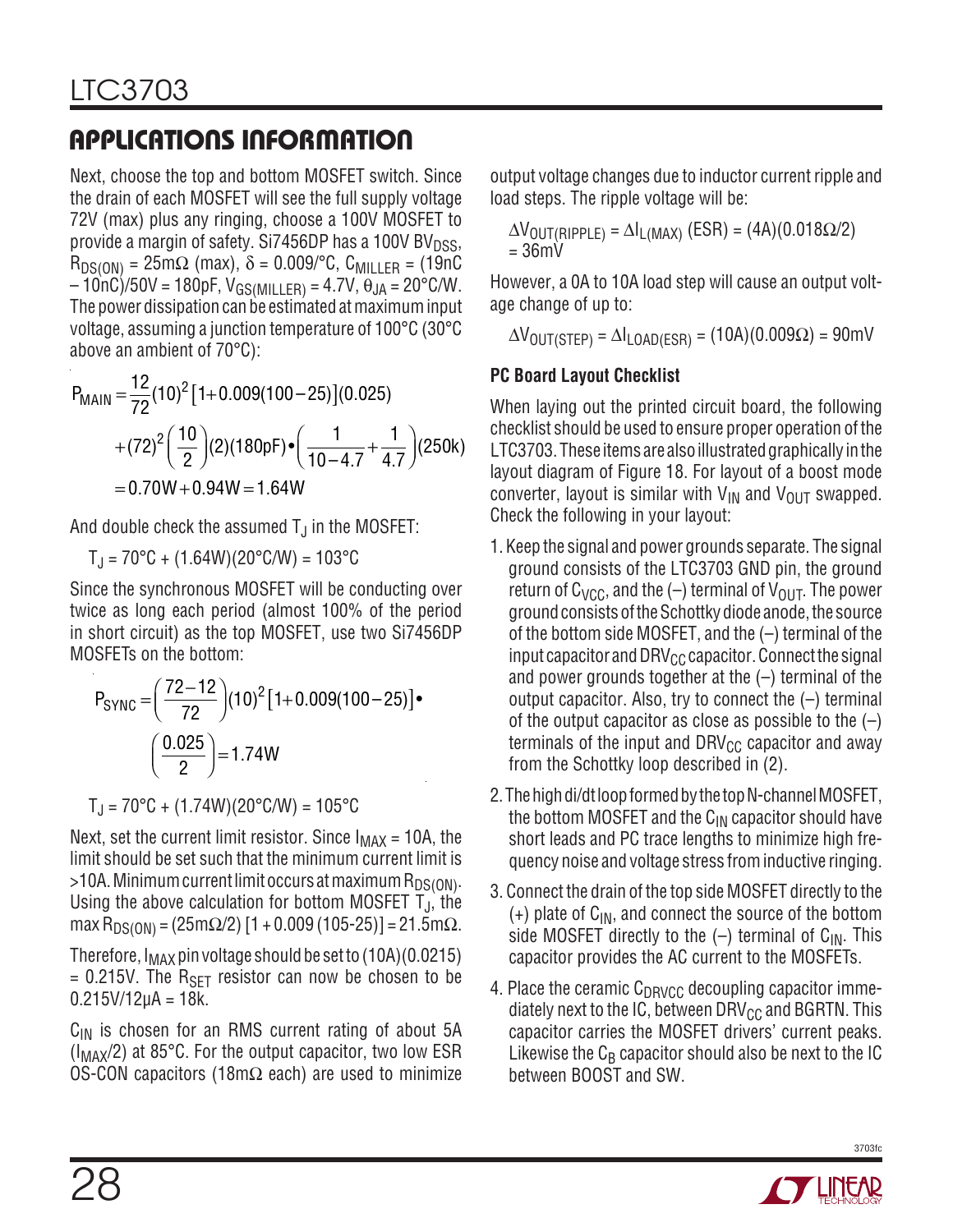- 5. Place the small-signal components away from high frequency switching nodes (BOOST, SW, TG, and BG). In the layout shown in Figure 20, all the small-signal components have been placed on one side of the IC and all of the power components have been placed on the other. This also helps keep the signal ground and power ground isolated.
- 6. A separate decoupling capacitor for the supply,  $V_{CC}$ , is useful with an RC filter between the DRV $_{\rm CC}$  supply and  $V_{CC}$  pin to filter any noise injected by the drivers. Connect this capacitor close to the IC, between the  $V_{\text{CC}}$  and GND pins and keep the ground side of the  $V_{\text{CC}}$ capacitor (signal ground) isolated from the ground side of the DRV $_{\text{CC}}$  capacitor (power ground).
- 7. For optimum load regulation and true remote sensing, the top of the output resistor divider should connect independently to the top of the output capacitor (Kelvin connection), staying away from any high dV/dt traces. Place the divider resistors near the LTC3703 in order to keep the high impedance FB node short.
- 8. For applications with multiple switching power converters connected to the same input supply, make sure that the input filter capacitor for the LTC3703 is not shared with other converters. AC input current from another converter could cause substantial input voltage ripple, and this could interfere with the operation of the LTC3703. A few inches of PC trace or wire (L  $\cong$  100nH) between C<sub>IN</sub> of the LTC3703 and the actual source  $V_{IN}$  should be sufficient to prevent input noise interference problems.



**Figure 20. LTC3703 Buck Converter Suggested Layout**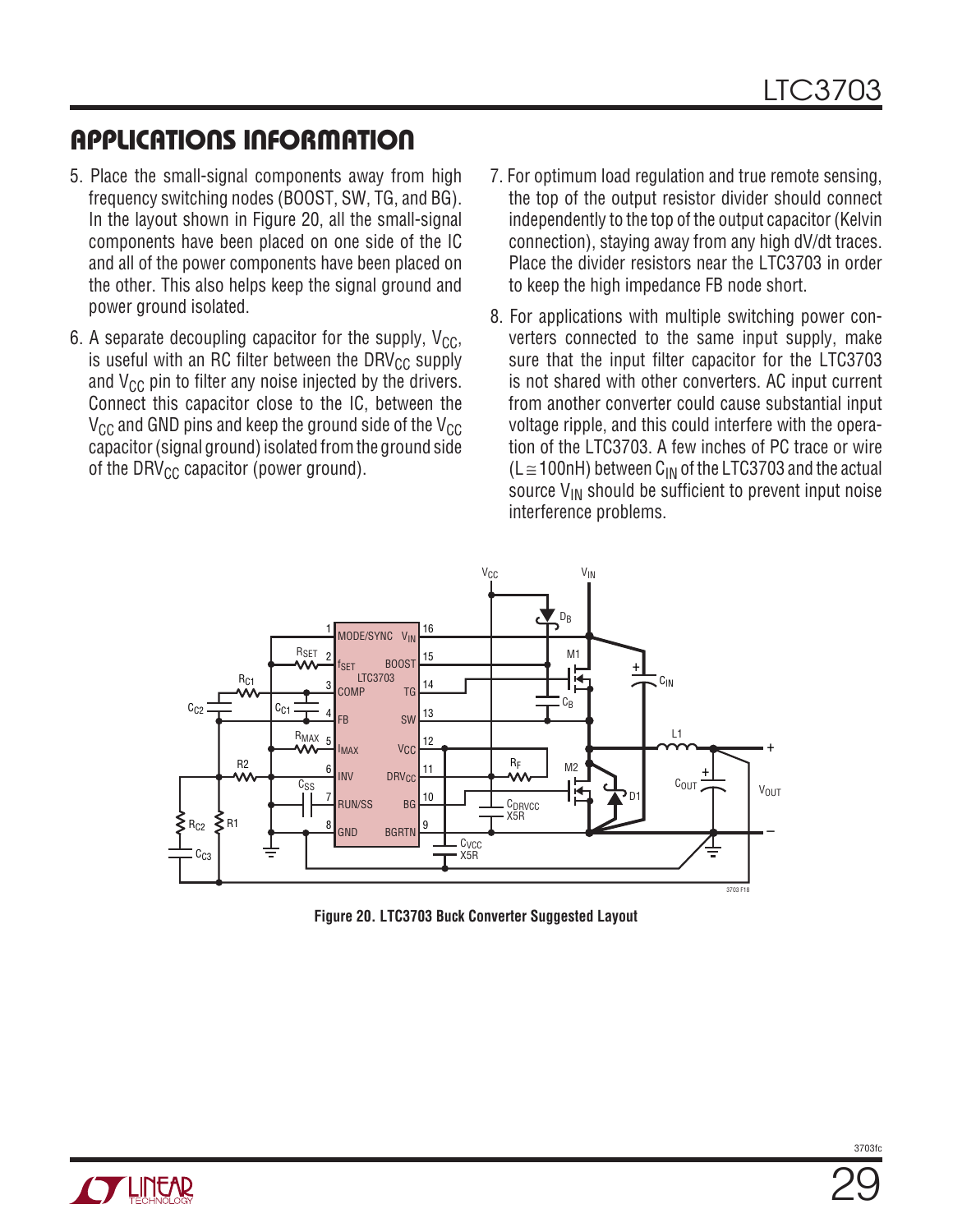### Typical Applications



**36V-72V Input Voltage to 5V/10A Step-Down Converter with Pulse Skip Mode Enabled**

**Single Input Supply 12V/5A Output Step-Down Converter**



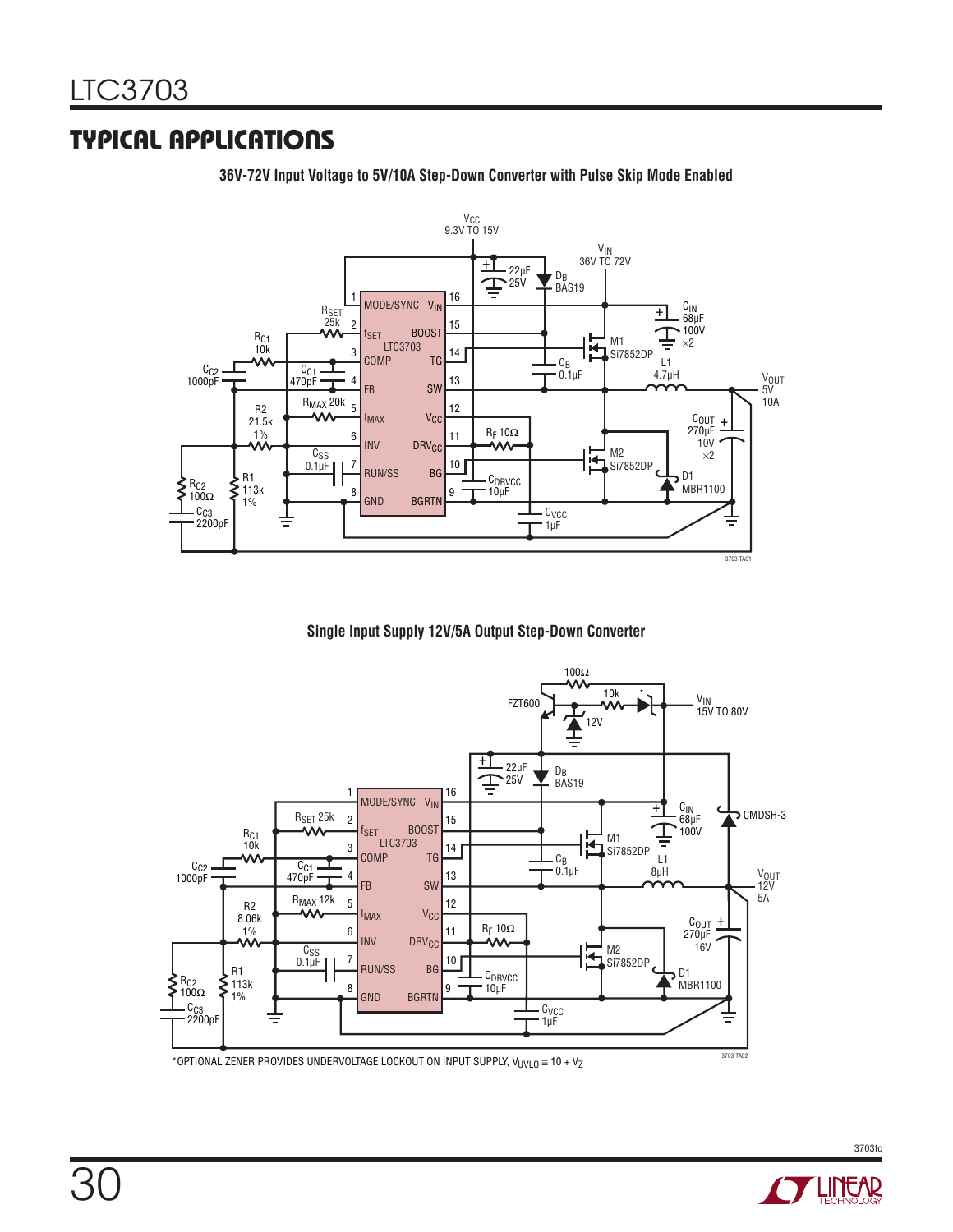### Package Description

**Please refer to http://www.linear.com/designtools/packaging/ for the most recent package drawings.**

**GN Package 16-Lead Plastic SSOP (Narrow .150 Inch) GN Package**



3. DRAWING NOT TO SCALE

4. PIN 1 CAN BE BEVEL EDGE OR A DIMPLE

 \* DIMENSION DOES NOT INCLUDE MOLD FLASH. MOLD FLASH SHALL NOT EXCEED 0.006" (0.152mm) PER SIDE

\*\* DIMENSION DOES NOT INCLUDE INTERLEAD FLASH. INTERLEAD FLASH SHALL NOT EXCEED 0.010" (0.254mm) PER SIDE





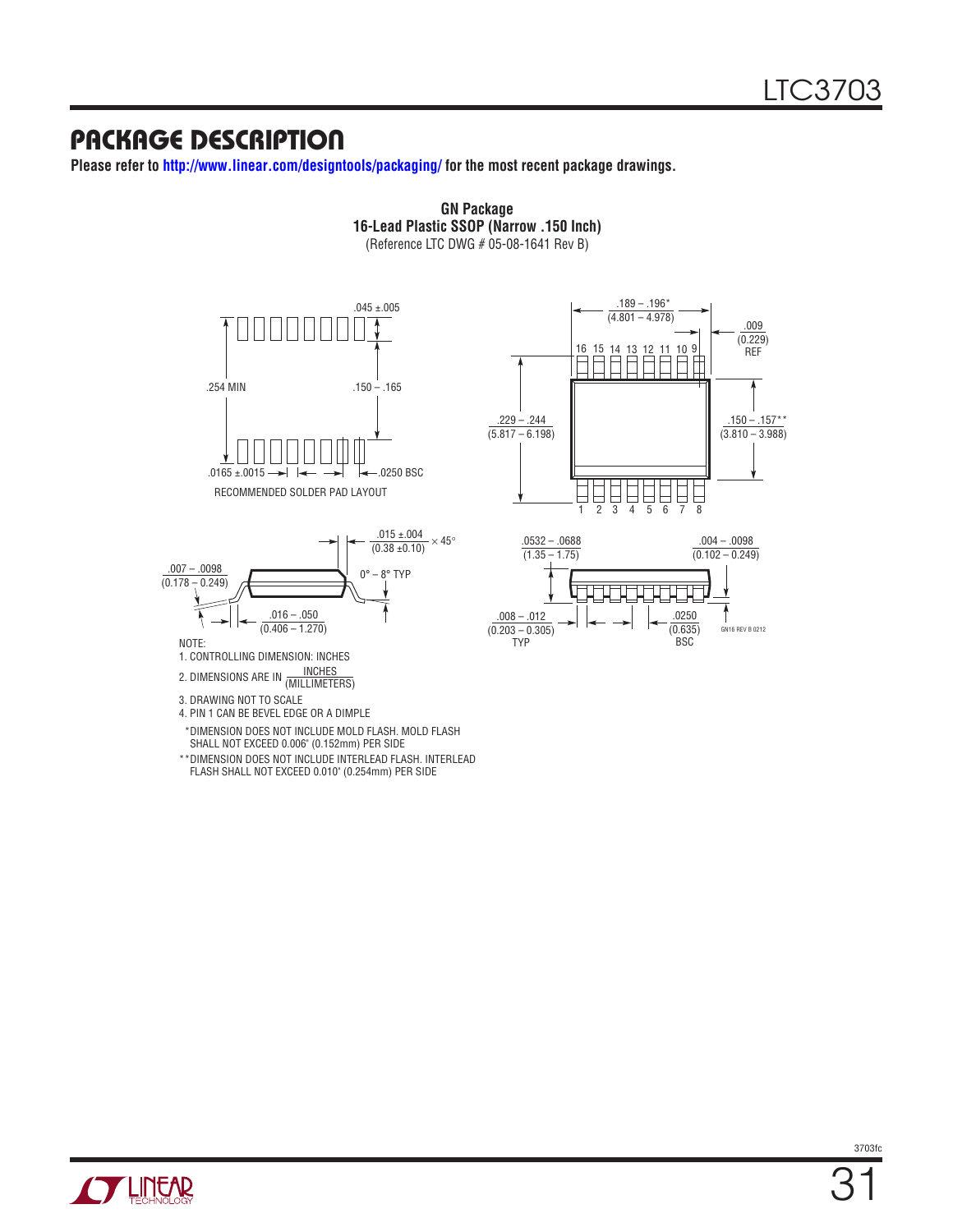### Package Description

**Please refer to http://www.linear.com/designtools/packaging/ for the most recent package drawings.**



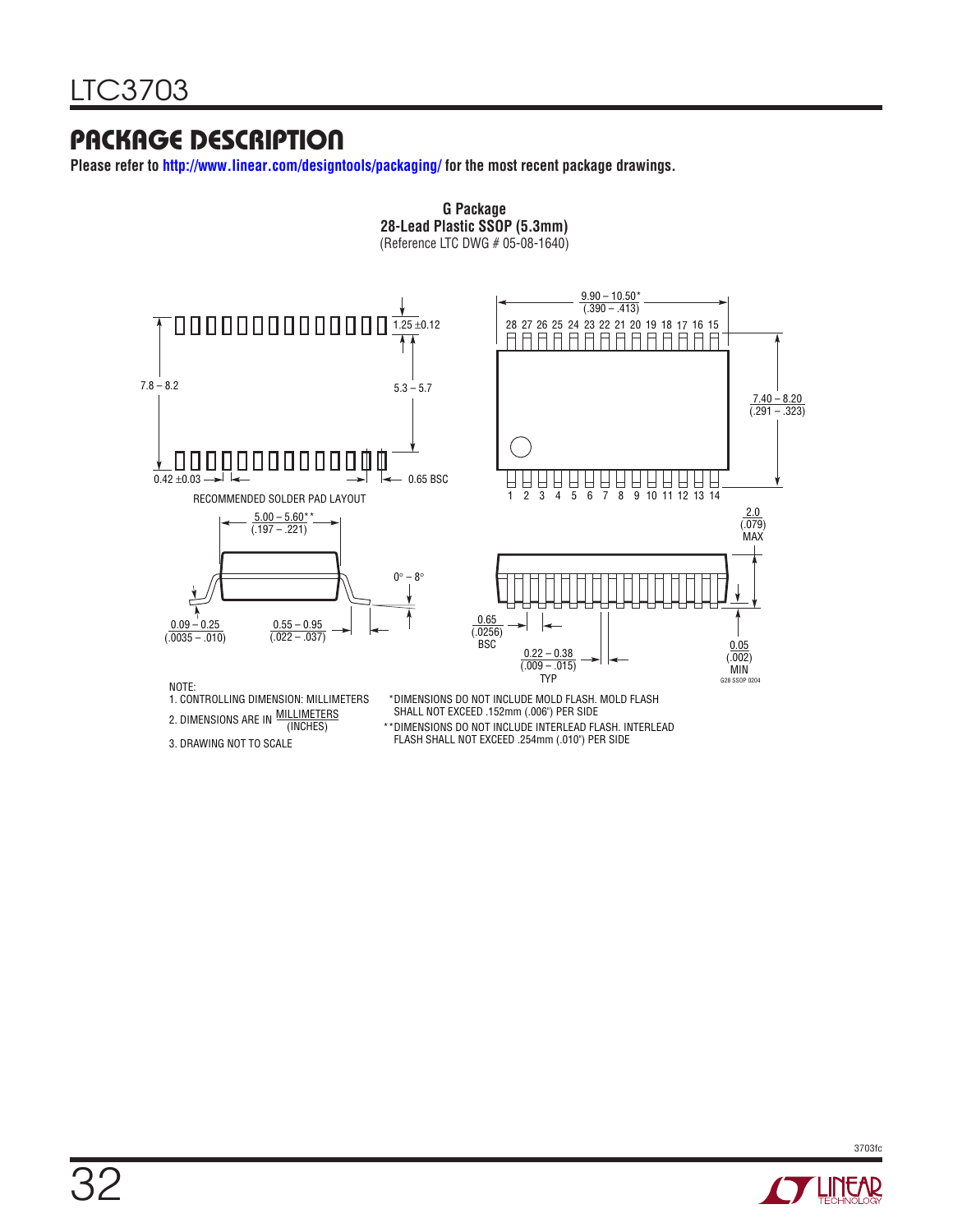### REVISION HISTORY (Revision history begins at Rev C)

| <b>REV</b> | <b>DATE</b> | <b>ABINTIAL</b><br>ПF<br>HUN<br>$-$ | : NUMBER<br><b>PAGF</b> |
|------------|-------------|-------------------------------------|-------------------------|
|            | 05/12<br>.  | Note<br><sup>n</sup> Added.         |                         |